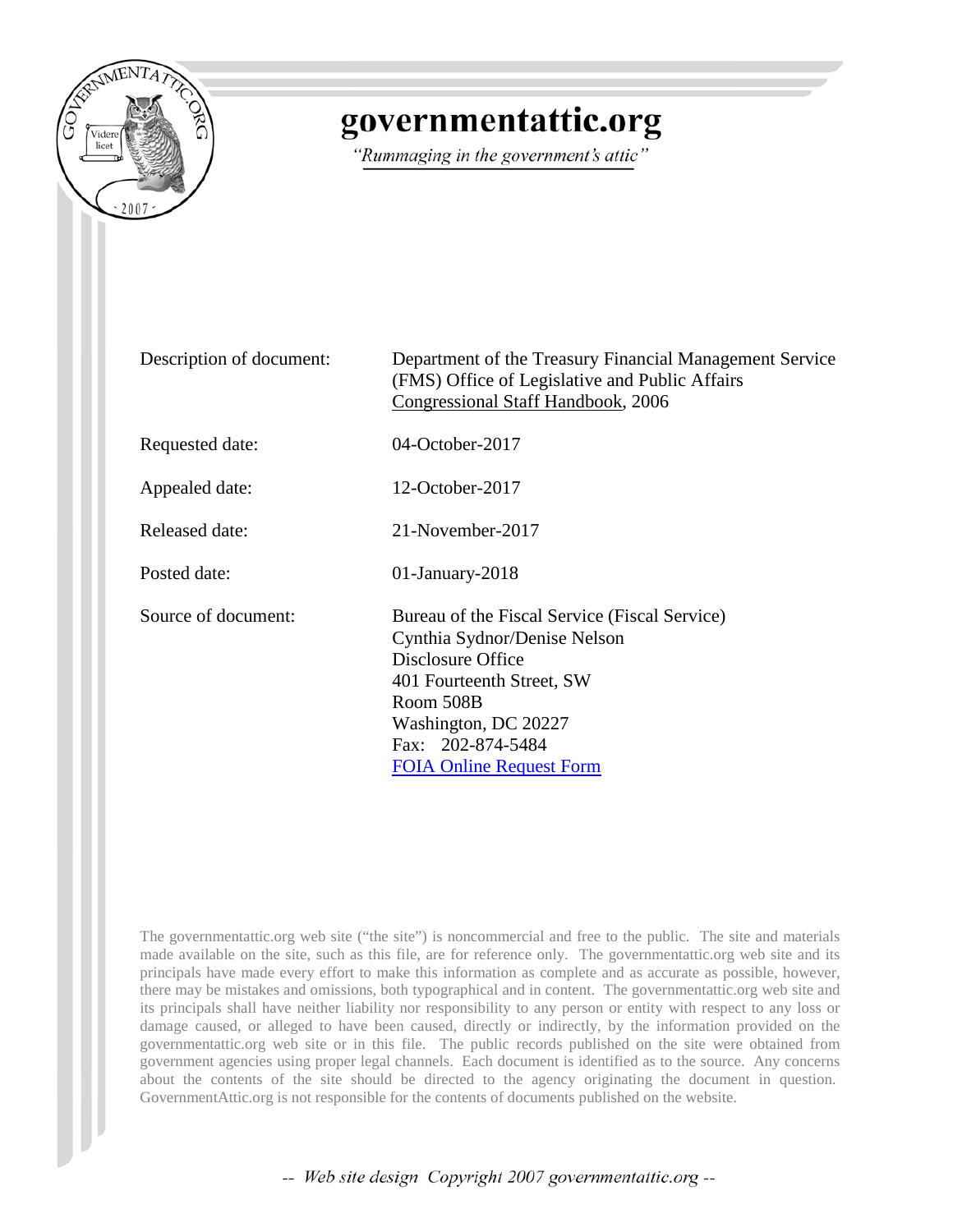

**DEPARTMENT OF THE TREASURY** 

BUREAU OF THE FISCAL SERVICE WASHINGTON, DC 20227

November 21, 2017

RE: FOIA #2017-10-159 APPEAL

Sent via email

This is in response to your Freedom of Information Act (FOIA) APPEAL that was received in our office on October 23, 2017. As stated in our response to your initial request, we completed a search for a "copy of the Congressional Staff Handbook for the Bureau of the Fiscal Service." This search did not identify any such handbook for the Bureau of the Fiscal Service (Fiscal Service) and, in fact, indicated that there is no such handbook. Therefore, we informed you that we had no records responsive to your request.

However, in your appeal letter, dated October 12, 2017, you reference the Financial Management Service (FMS) Congressional Staff Handbook from 2006. Based on that reference, we conducted an additional search for that record. This search resulted in locating the document you are referencing in your appeal.

Please Note: This outdated FMS document is not used by the Fiscal Service, and does not constitute a Fiscal Service Congressional Staff Handbook that we initially interpreted your request to be seeking. Nevertheless, based on your referencing this document, and in an effort to provide a comprehensive response to your request, we are providing the document at this time. Our search indicates that this 2006 document is the most recent version of the FMS Congressional Handbook available.

We are enclosing the "FMS Congressional Staff Handbook from 2006" in full and trusting that this record satisfies your request and appeal.

Sincerely,

:1'- 1

Joyce Harris, Director Legislative and Public Affairs Bureau of the Fiscal Service

Enclosure cc: FOIA File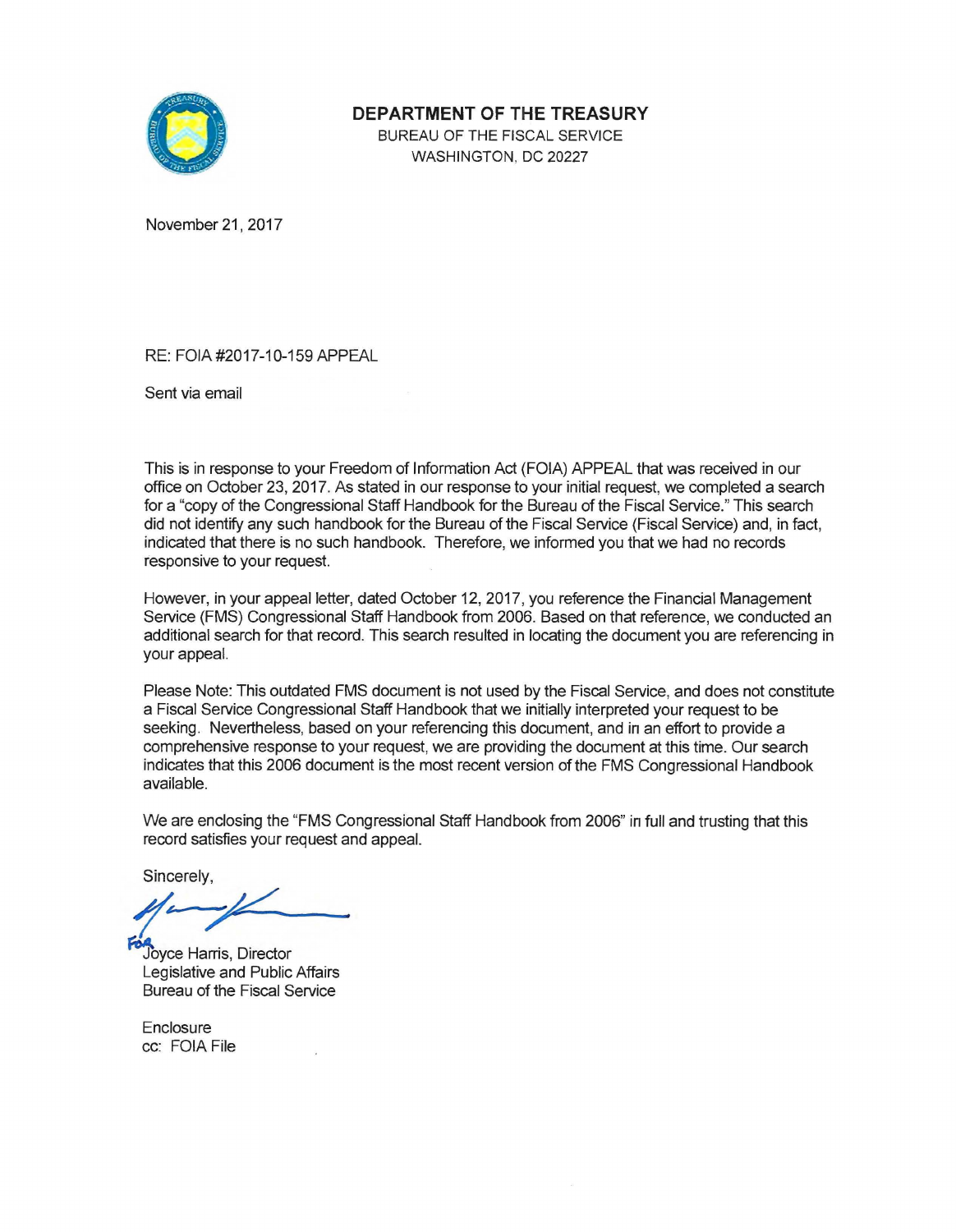

# **Congressional Staff Handbook**

**Information about the Financial Management Service (rev. March 2006)**



for Congressional Staff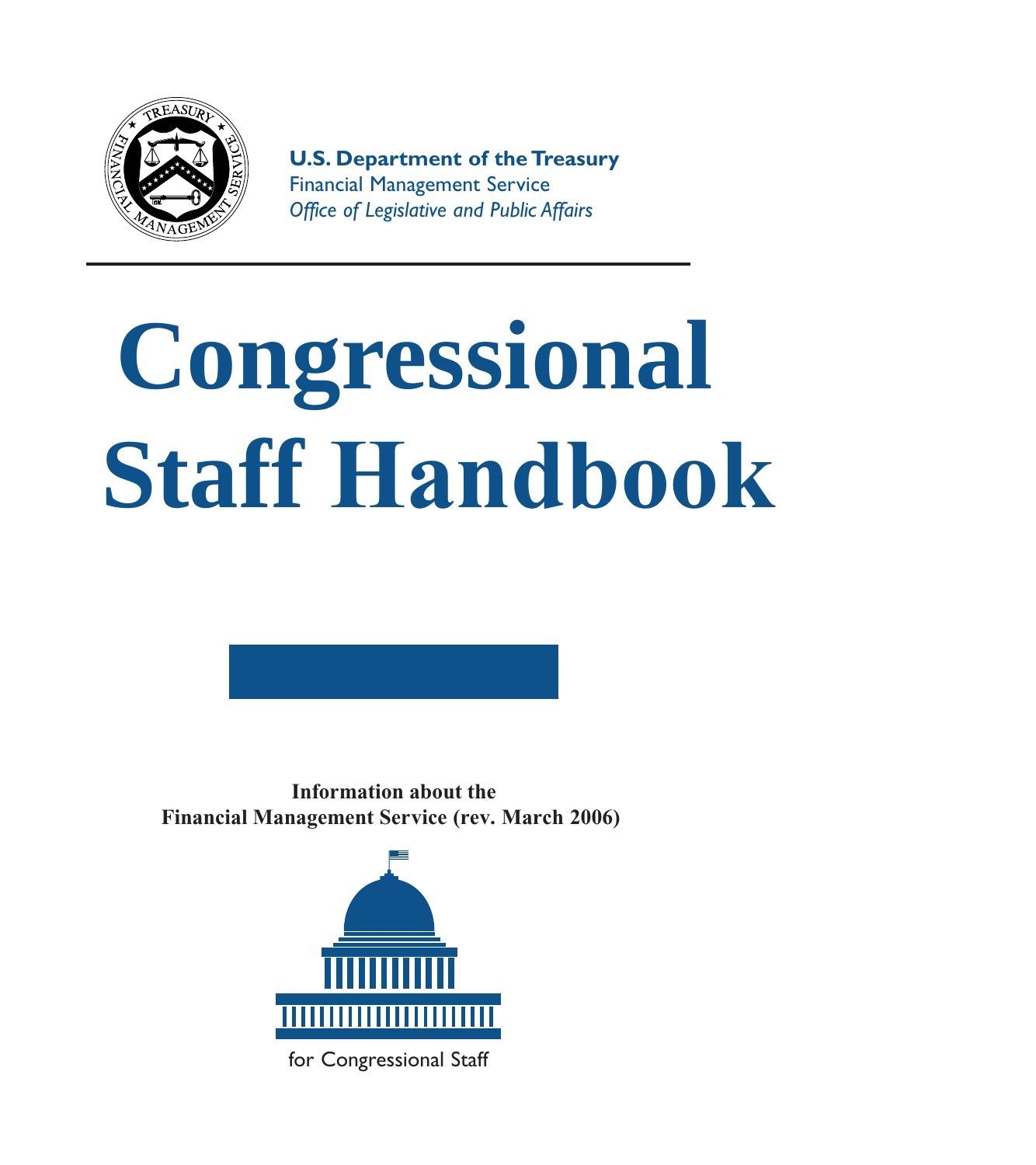#### **Office of Legislative and Public Affairs Alvina M. McHale,** *Director*

#### **Mailing Address:**

#### **Office of Legislative and Public Affairs**

Room 555 Liberty Center Building Financial Management Service 401 14th Street, S.W. Washington, D.C. 20227

#### **Phone:**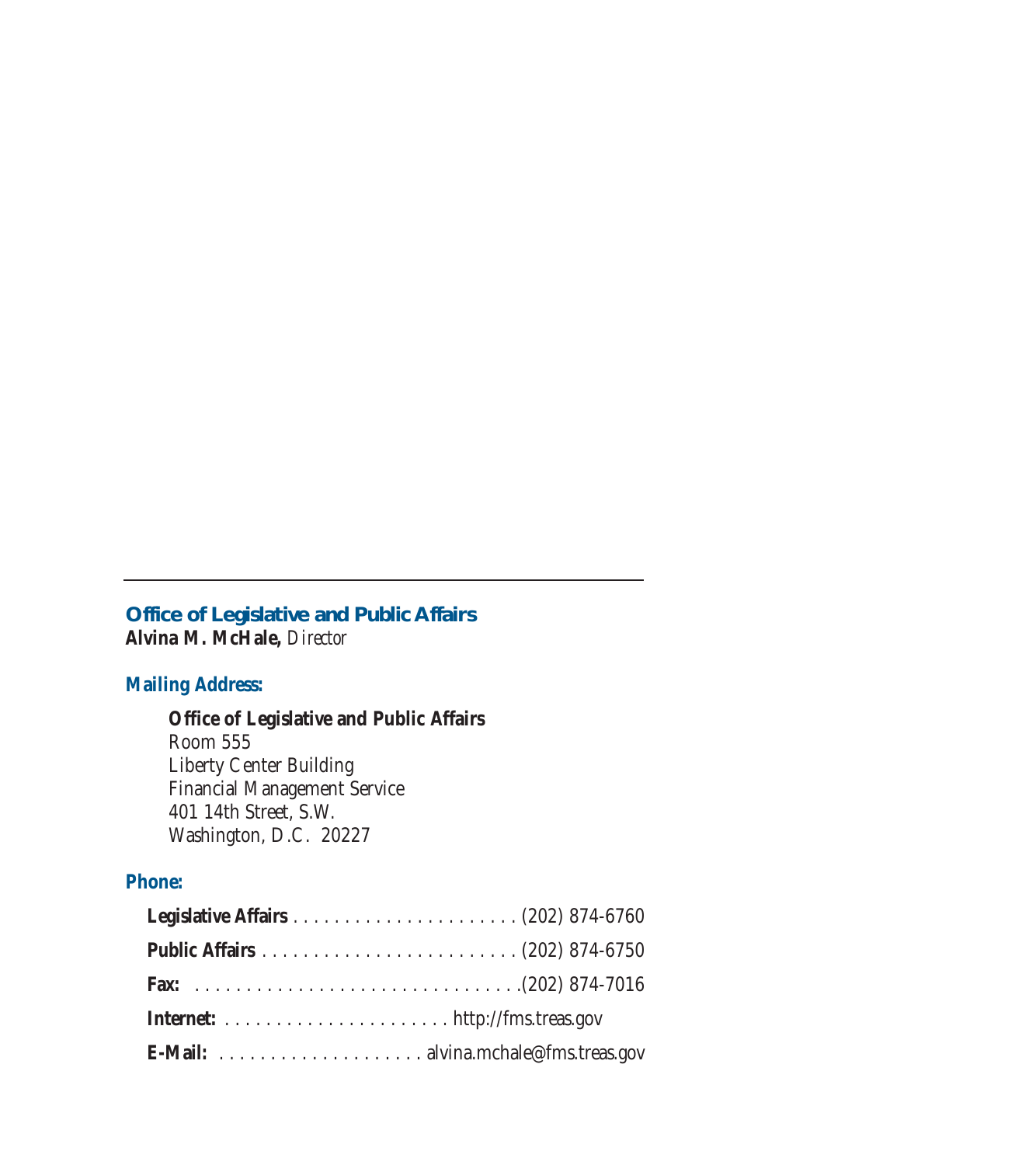

### **Contents**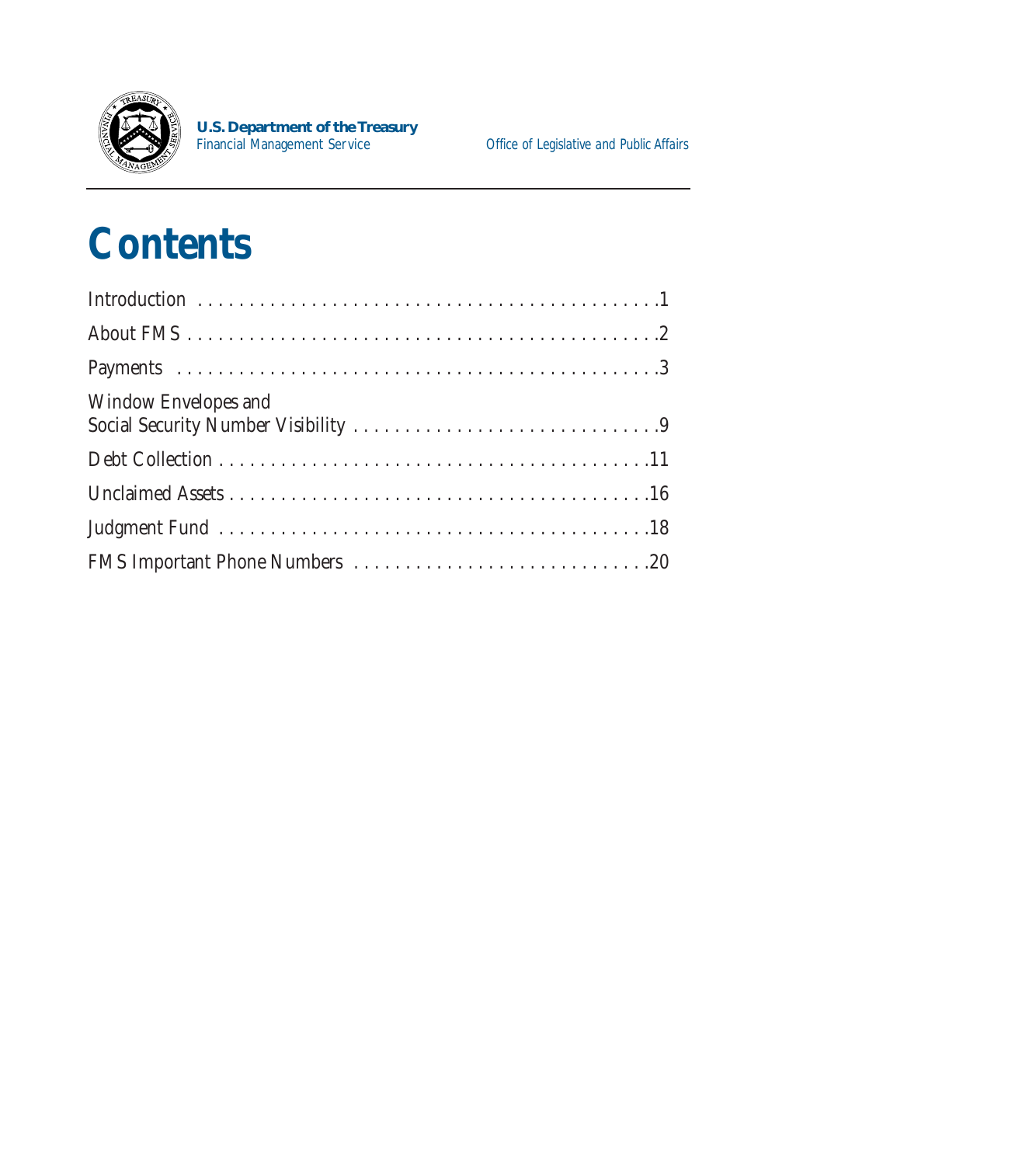

# **Introduction**

Treasury's Financial Management Service's (FMS) Office of Legislative and Public Affairs is pleased to provide you with this Congressional Staff Handbook. It includes information about the functions of FMS, and answers the questions most frequently asked of our staff and undoubtedly of your office as well. Additionally, information on key FMS programs is available on the FMS web site at *http://fms.treas.gov.* 

This handbook covers a wide variety of topics relating to FMS' work. These include:

- 1. Questions regarding missing federal payments, such as social security, veterans' benefits, and tax refunds, whether paper check or electronic;
- 2. Questions regarding the collection of individuals' delinquent debts owed to the federal government or delinquent child support;
- 3. Questions regarding citizens' unclaimed assets held by the federal government; and
- 4. Questions regarding Judgement Fund payments resulting from claims against the federal government;

The handbook will be posted in PDF format on the FMS News & Events web site *(http://fms.treas.gov/news)*. Please check our site for updates.

We hope the FMS Congressional Staff Handbook will be useful to you in serving your constituents. Please let us know if we can be of assistance.

> **Alvina M. McHale**, *Director*  Office of Legislative and Public Affairs Financial Management Service

> > *Congressional Staff Handbook –* **1**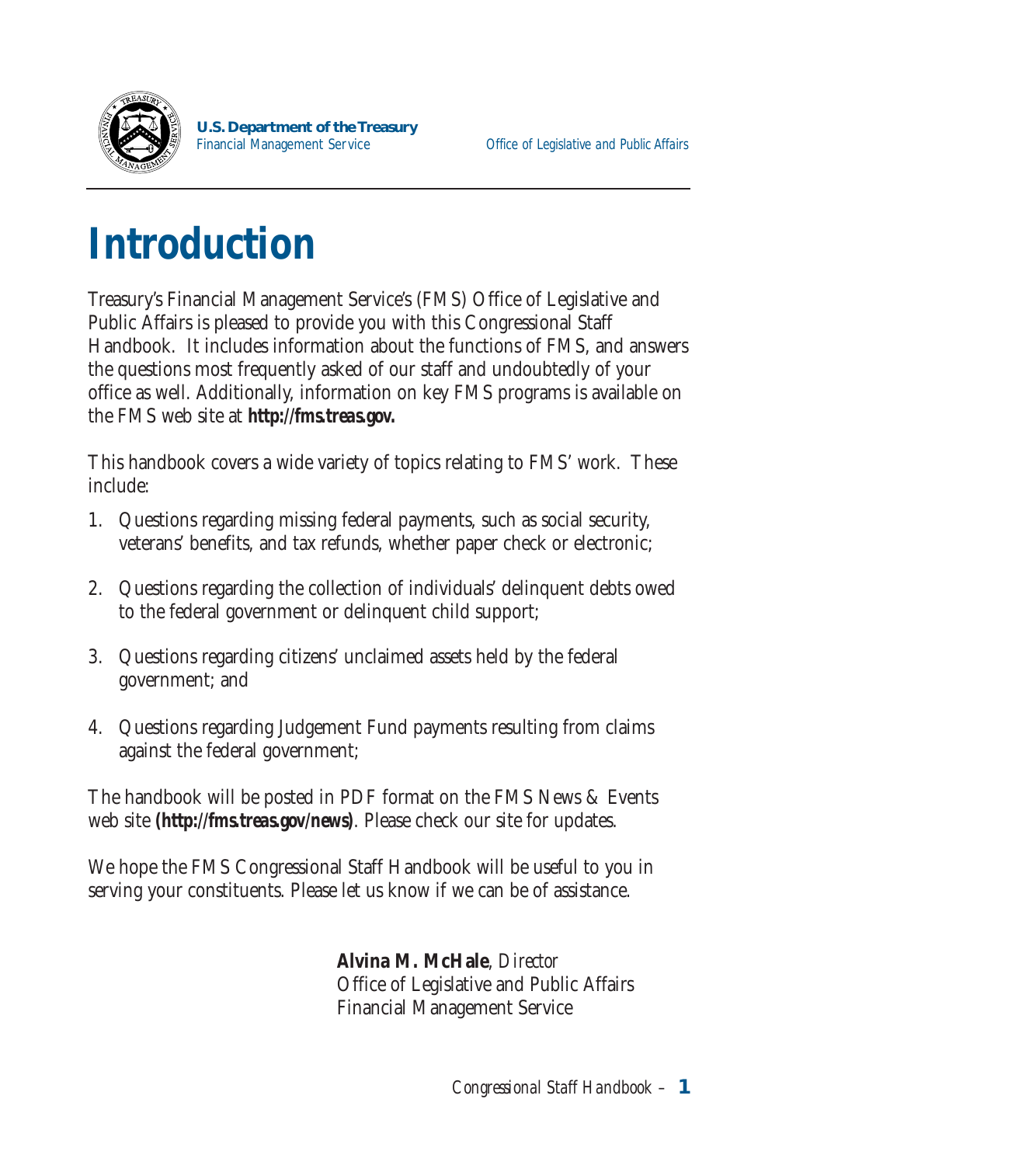

### **About Treasury 's Financial Management Service**

The Financial Management Service (FMS), one of 13 bureaus of the Department of the Treasury, disburses more than \$1.5 trillion for more than 950 million federal payments such as social security and veterans' benefits and income tax refunds. Furthermore, FMS collects more than \$2.6 trillion in federal revenues, oversees a daily cash flow of \$58 billion, provides centralized debt collection services to most federal agencies, and provides governmentwide accounting and reporting.

FMS has about 2,100 employees, one-third of whom are located in 4 Regional Financial Centers (RFCs) where electronic funds transfer and paper check payments are issued. The RFCs are located in: Austin, Texas; Kansas City, Missouri; Philadelphia, Pennsylvania; and San Francisco, California. As a result of the increase in EFT payments and the corresponding decline decline in the number of check payments, FMS closed the Chicago RFC in 2000. Additionally, FMS has one Debt Collection Center located in Birmingham, Alabama. All FMS employees, including the Commissioner, are career civil servants.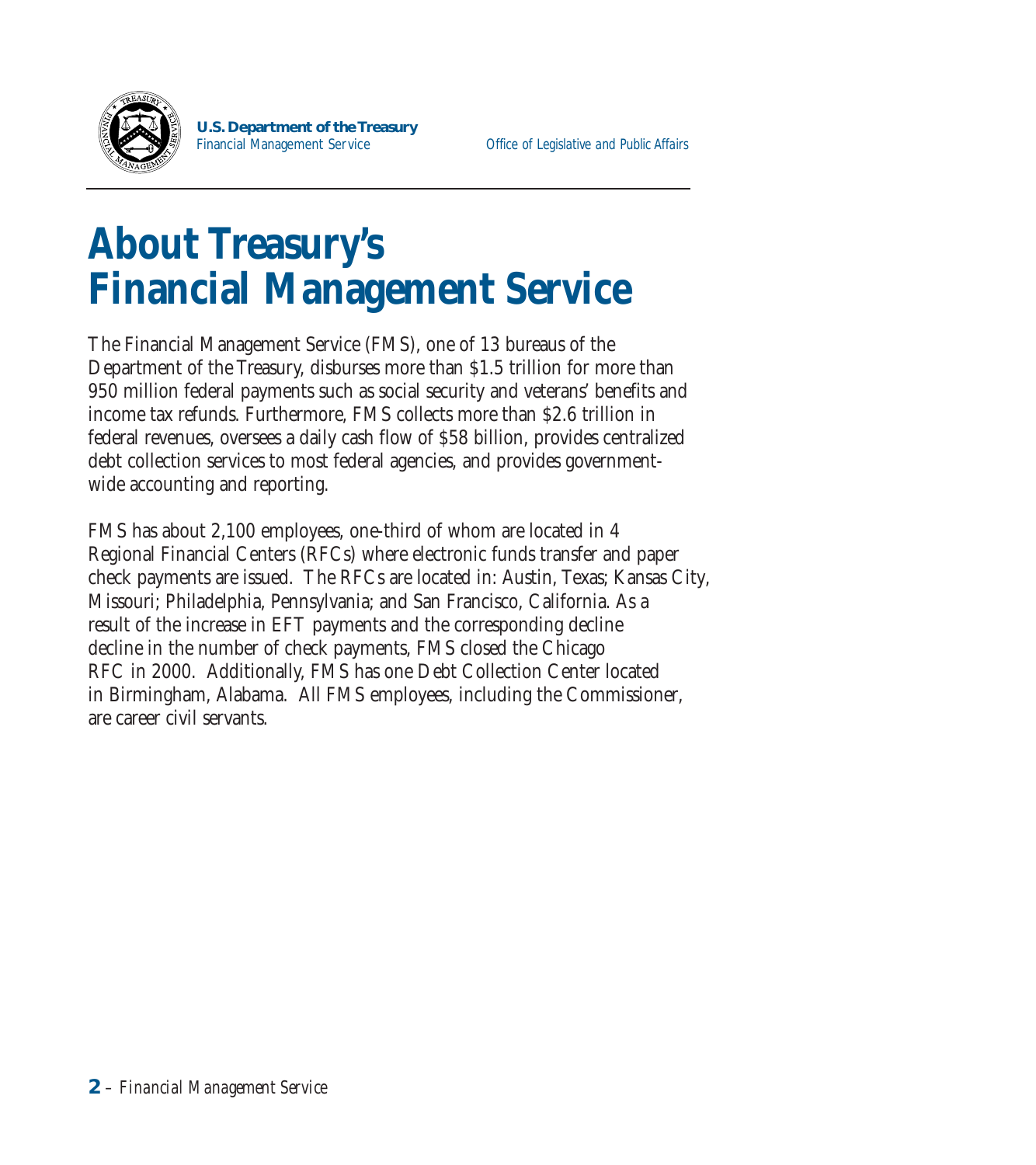

## **Payments**

FMS is the principal disbursing agent of the federal government. Each year, FMS issues more than 950 million payments, or approximately 85% of all federal payments, in excess of \$1.5 trillion. These include social security, veterans', Office of Personnel Management federal salary and retirement, railroad retirement, income tax refund and vendor payments.

In 1996, Congress passed a law requiring that most federal payments be made by Electronic Funds Transfer (EFT). Treasury's top priority is to provide the best possible service to individuals receiving federal payments and EFT is an excellent way to provide this service. EFT is secure, reliable, and convenient. EFT payments cannot be lost, stolen, or forged. Recipients who receive EFT federal payments do not have to visit their financial institution to cash or deposit their checks. Also, EFT will save the taxpayers more than \$100 million a year because the cost to issue an EFT payment versus paper check is so much less.

Currently, Treasury offers direct deposit to individuals with an account at a financial institution and banks are now offering the Treasury-designed Electronic Transfer Account (ETA) for individuals who do not currently have a bank account to receive federal wage, salary, retirement or benefit payments.

FMS' Electronic Money (E-money) Program is testing new payment and collection technologies using the Internet and card technology, as well as related technologies such as digital signatures and biometrics. To help federal agencies modernize their payment and collection activities, FMS has several E-money pilots including stored value cards used on military bases and in government hospitals, electronic checks, point-of-sale check truncations, and the Internet credit card collection program.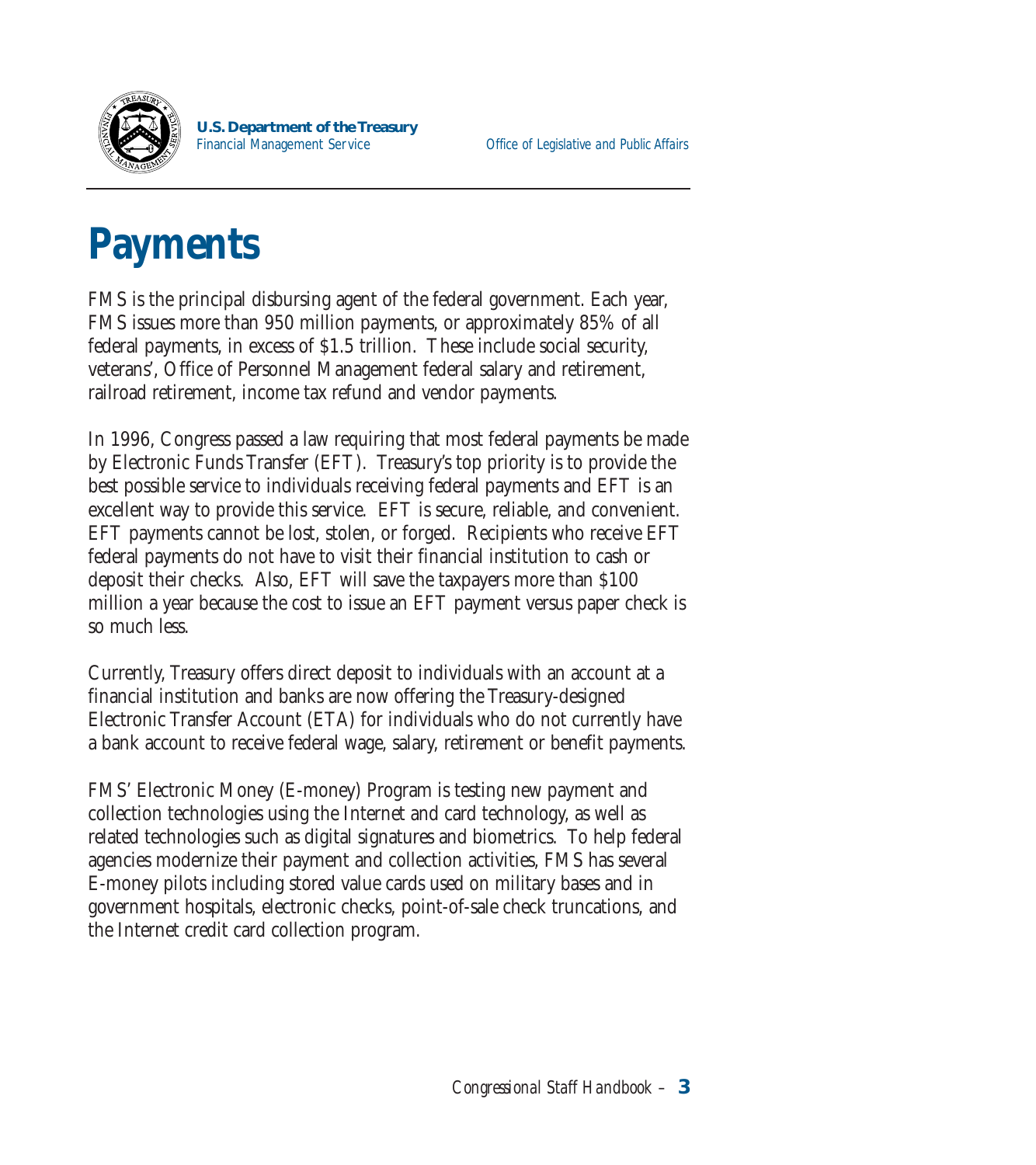

#### *Frequently Asked Questions*

#### **1. If I receive military retirement payments from the Department of Defense and have a question about a payment, do I contact FMS?**

**No.** Contact the Department of Defense since the Defense Finance and Accounting Service (DFAS) determines the timing and amount of your payment and also issues your payment.

The toll-free number for questions relating to military retiree payments for all Services is **1-800-321-1080**.

#### **2. I have received a federal payment from Treasury and do not know why I received the payment. How can I find out who sent the payment and why it was issued?**

To determine if a payment was disbursed by Treasury, contact the Treasury Regional Financial Center (RFC) that issued the payment. For identification purposes, the city and state for each RFC is printed on the check. For electronic payments, contact your financial institution for the RFC symbol number which is included on the information accompanying the payment.

| <b>PHONE NUMBER</b> |  |
|---------------------|--|
| $(512)$ 342-7300    |  |
| $(816)$ 414-2100    |  |
| $(215) 516 - 8021$  |  |
| $(510) 594 - 7182$  |  |
|                     |  |

#### **3. What should I do if I my federal payment is lost or stolen?**

This happens very rarely. If you do not receive your payment, you should then contact the federal agency from which you expected the payment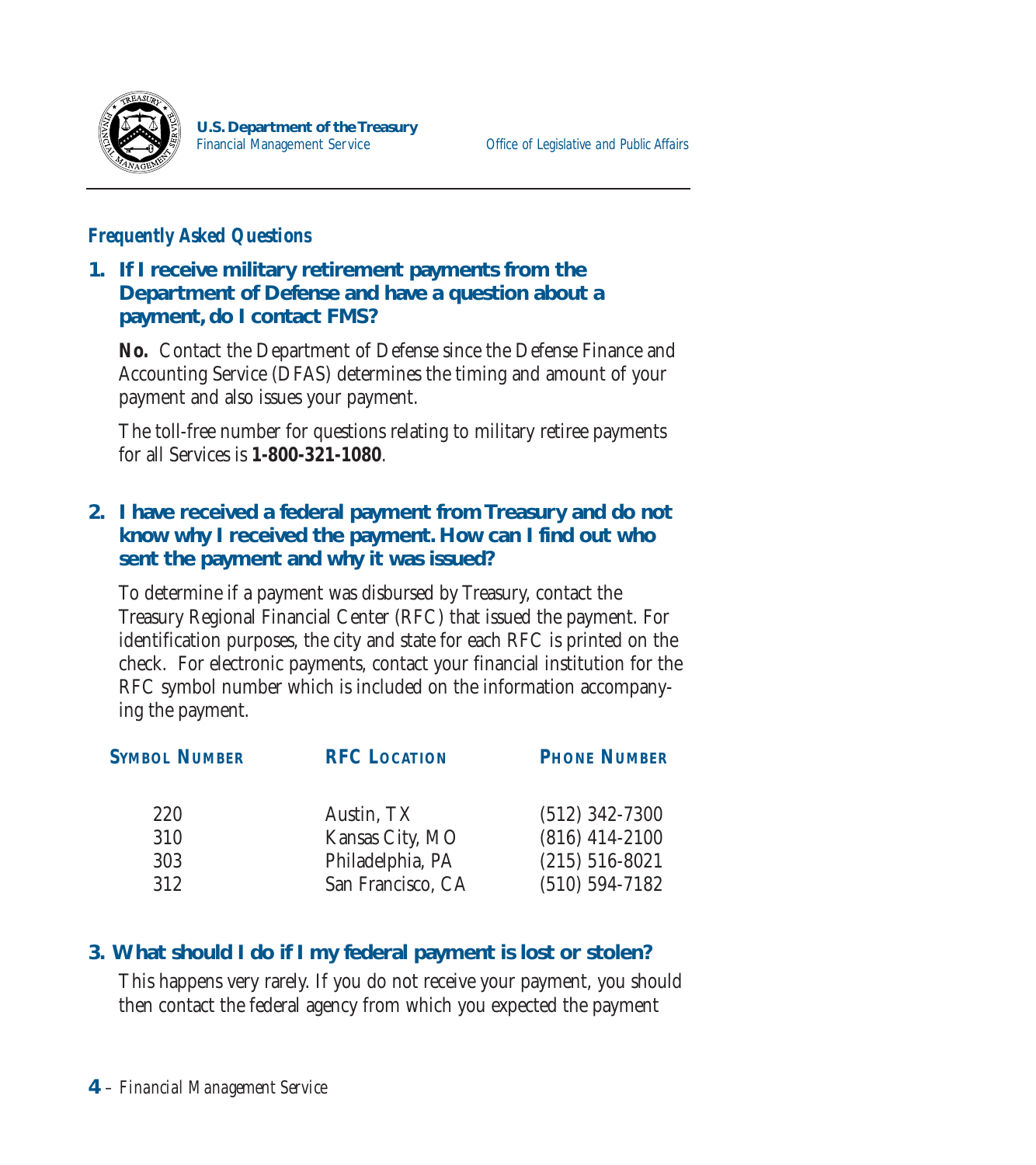

(*example: Social Security Administration*). The agency will submit a nonreceipt claim to FMS. Once the status of the payment has been determined to be outstanding, if required, FMS will either return the funds to the agency for disposition or issue a replacement payment to you. If a check has been negotiated, you will receive a copy of the item and a claims package to complete and return to:

#### **Financial Management Service**

Financial Processing Division Check Claims Branch P. O. Box 1849 Hyattsville, MD 20788

Federal agencies, not FMS, determine the timing and amount for payments. Based on agency instructions, Treasury issues the payments.

#### **4. If the amount of my payment is not what I expected, whom do I contact?**

Contact the federal agency with which you have your business relationship (*example: Social Security Administration*). Each federal agency maintains its own payment records and determines payment amounts.

Below is a list of toll-free numbers for the federal paying agencies:

| <b>Social Security Administration</b> 1-800-772-1213                  |  |
|-----------------------------------------------------------------------|--|
| Department of Veterans' Affairs 1-800-827-1000                        |  |
| Office of Personnel Management 1-888-767-6738 or 202-606-0500         |  |
|                                                                       |  |
| <b>Railroad Retirement Board</b> 1-800-808-0772<br>(Automated System) |  |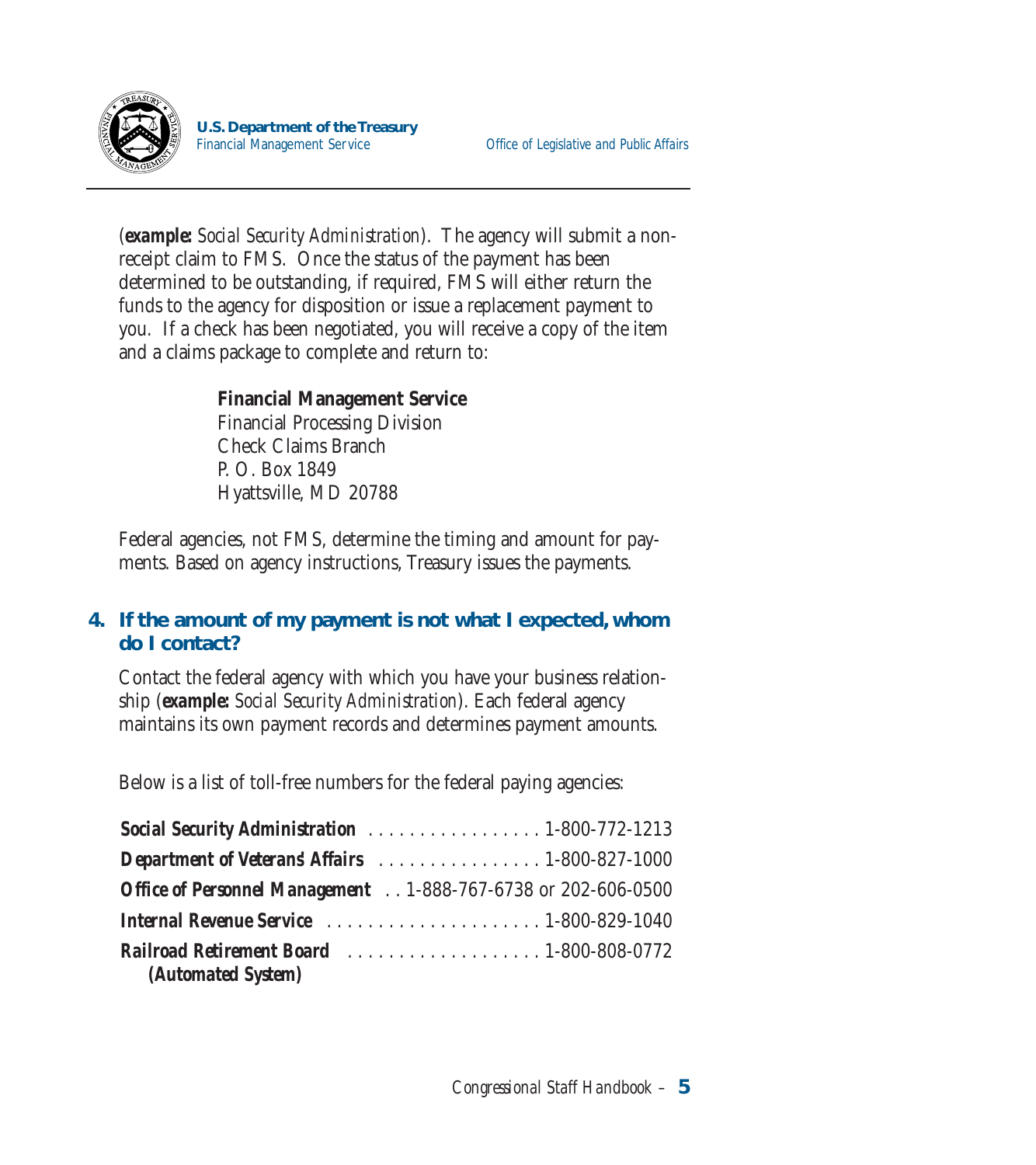

#### **5. I have a new address and have changed banks. What do I need to do to ensure my payments continue?**

Contact the federal agency which pays you. They maintain your payment records and will update your records to reflect the new information. Do this immediately to avoid any possible delays in your receiving payments. If you are receiving your payments by direct deposit and have **EITHER**  changed your bank or simply opened another account at your same bank where your federal payments are deposited, you must **IMMEDIATELY**  advise the federal agency of this change so that future payments are correctly credited to your new bank and/or account. You should leave your old account open until your payments begin arriving at your new account.

#### **6. What should I do if a relative dies who was receiving benefit payments from the federal government?**

**IMMEDIATELY** notify the appropriate federal benefit agency at the toll-free number above. (*See question #4*) Your immediate attention to this matter will minimize any liability for you or your relative's financial institution. You should also send the federal agency and relative's bank written documentation of the death. This will also help minimize any liability for unentitled payments.

#### **7. How long can I wait to cash a Treasury check?**

Current law requires that Treasury checks be negotiated within one year from the date of issuance. If you have a check that is more than one year old, contact the federal agency with which you have a business relationship (*example: Social Security Administration*). They will research your inquiry and issue you a replacement payment.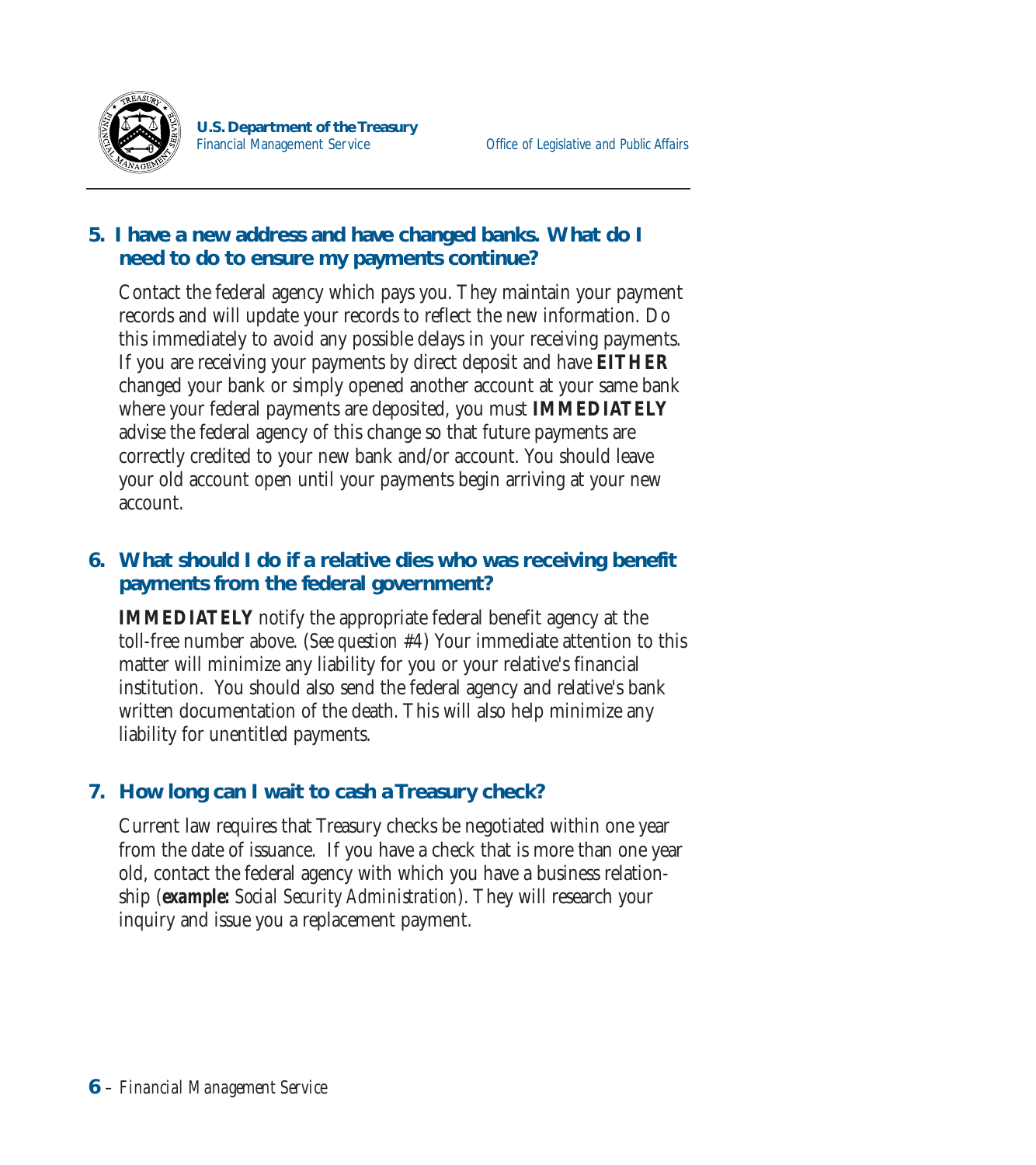

#### **8. What is direct deposit and how do I sign up?**

Direct Deposit is the safe, secure and easy way to have your federal payment (social security, veteran's benefit, etc.) deposited directly into your checking or savings account at your financial institution. There are several ways to sign up, including through your financial institution. You may also download the Direct Deposit Sign-Up Form (SF 1199A) from FMS' web site *(http://www.fms.treas.gov/eft/1199a.pdf).* You can expect your direct deposit to begin within 30 to 60 days of application. Sign-up methods can vary slightly among federal agencies, so contact the federal agency that pays you, at the toll-free number on page 5 to verify the acceptable sign-up method.

#### **9. Whom do I contact to inquire about the status of a payment request or claim that has already been submitted?**

Inquiries concerning the status of a payment should be directed to the agency from which you expected the payment. Inquiries concerning the status of a non-receipt claim and general information concerning check claim matters should be directed to FMS' Check Claims Branch's Telephone Answering Team at 1-800-826-9434, or if there is a specific concern, contact an FMS Customer Liaison Specialist at (202) 874-8445.

#### **10. Is it mandatory that I receive my federal payment electronically or may I still receive a check?**

In 1996, Congress passed the Debt Collection Improvement Act (DCIA) which contained a provision mandating that most federal payments be made electronically (i.e. directly into recipients' accounts) rather than by paper check. After consultation with Congress and advocacy groups, Treasury issued regulations which allow recipients to continue to receive their payments via paper check if an electronic payment would cause a hardship.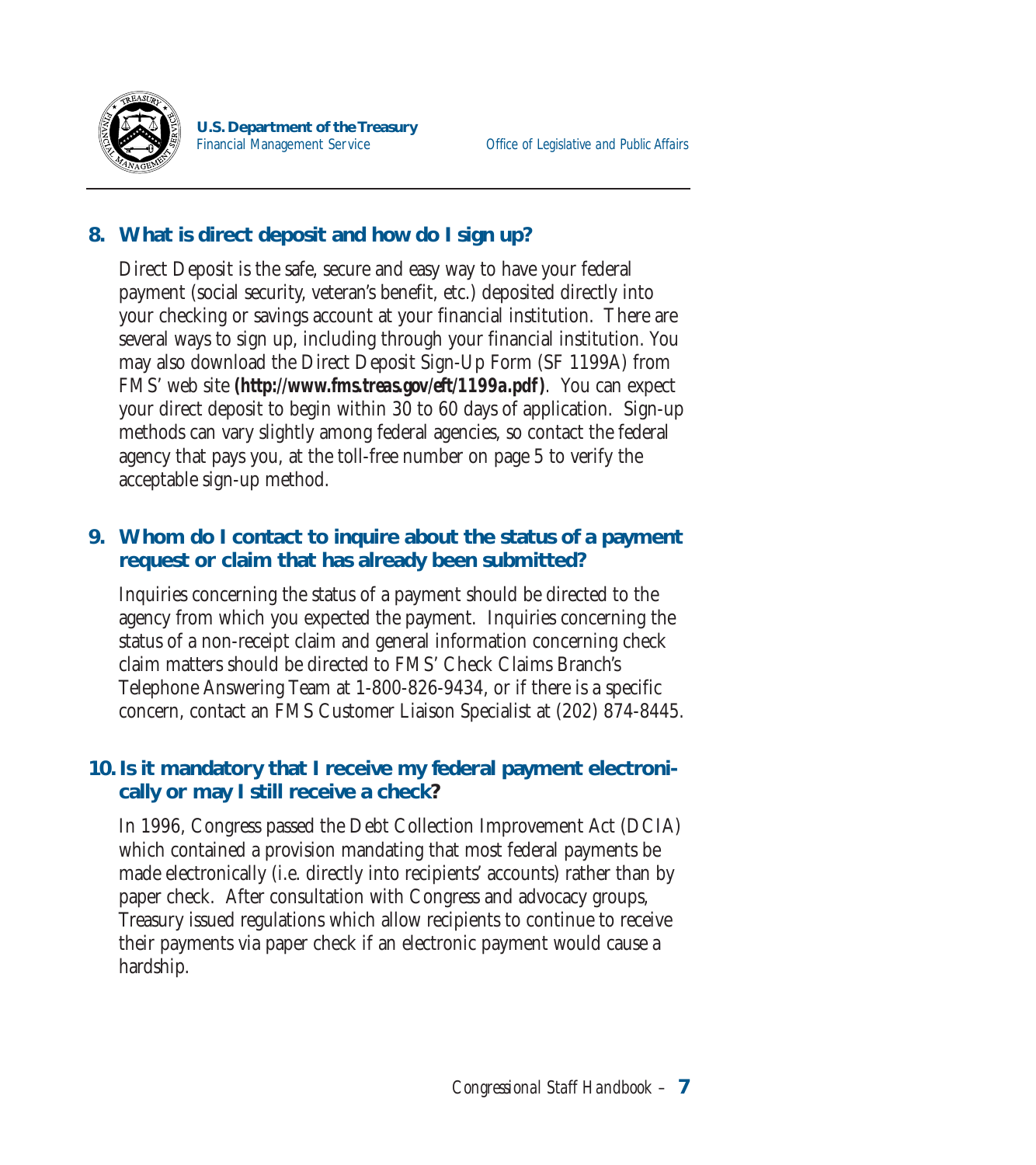

#### **Federal payment recipients have three options for receiving their payment:**

- 1. They may receive their payment by direct deposit through the financial institution of their choice;
- 2. They may receive their federal benefit, wage, salary, or retirement payments through a basic, low-cost account called an Electronic Transfer Account (ETASM). This account is already available at many financial institutions. Check the FMS web site (*www.eta-find.gov*) or call tollfree **1-888-382-3311** to see if there are financial institutions in your area or state offering ETAs.
- 3. They can continue to receive a check. If a recipient determines that receiving a payment electronically would cause a hardship because of a physical or mental disability, or because of a geographic, language, or literacy barrier, or if payment by EFT would cause a financial hardship, payments may be received by check. An agency may not delay or withhold payment, however, if a recipient does not respond to a waiver request.

#### **11. Who may accept a federal payment on behalf of someone else?**

An authorized payment agent is any person or entity that is appointed as a representative payee or fiduciary under regulations of the Social Security Administration, the Department of Veterans Affairs, the Railroad Retirement Board, or other agency making federal payments, to act on behalf of an individual entitled to a federal payment. Common examples include relatives of the recipient or legal guardians who manage the recipient's finances. Financial institutions may require proof of payment agent authorization prior to the release of any funds.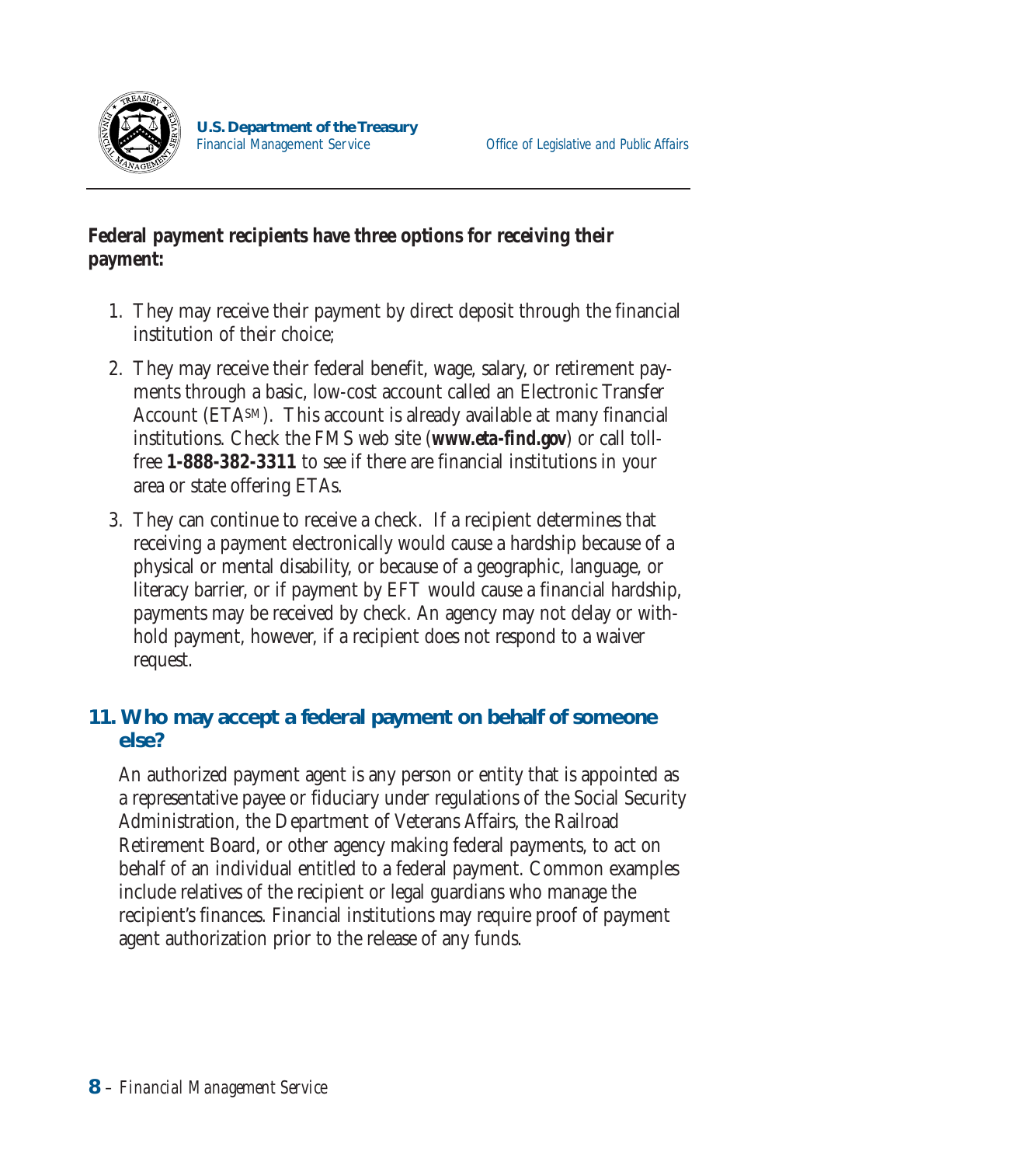

### **Window Envelopes and Social Security Number Visibility**

The Financial Management Service (FMS) is pleased to announce that since December 2000, Social Security numbers are no longer visible through the window of Treasury disbursed check envelopes.

FMS strongly believes in the need to protect people's privacy and undertook the process to remove Social Security numbers from Treasury-disbursed check payments in the last few years. Beginning in 1998, the SSN was no longer visible through the window of the envelopes used to mail all Internal Revenue Service tax refund checks. In September 2000, the SSN was no longer visible through window envelopes for Social Security and Supplemental Security Income (SSI) check payments. Finally, in December 2000, the remaining check payments were changed so that all Treasury disbursed payments no longer had the SSN visible through the window envelope.

FMS' priority has been to ensure that the mission and functions of making payments, making collections, collecting debt and providing governmentwide accounting were not disrupted by any Year 2000 computer-related problems. Because of this, Treasury could not invest the considerable amount of time and resources required to remove the SSN from the windows of the envelopes used to mail the checks. When FMS successfully met the Y2K challenge, we directed resources toward the removal of the SSN from the window of all Treasury check envelopes. This task required changing programs and using alternative methods to identify and remove checks prior to mailing if the payment must be stopped because the recipient has died, a child beneficiary has reached the age of maturity and is no longer eligible for SSA benefits, or for other reasons. Previously, the SSN was the only means of identifying these checks prior to their mailing date. In fiscal year 1999, FMS pulled more than 1.2 million check payments with a value of more than \$850 million, of which \$620 million were Social Security payments. Pulling these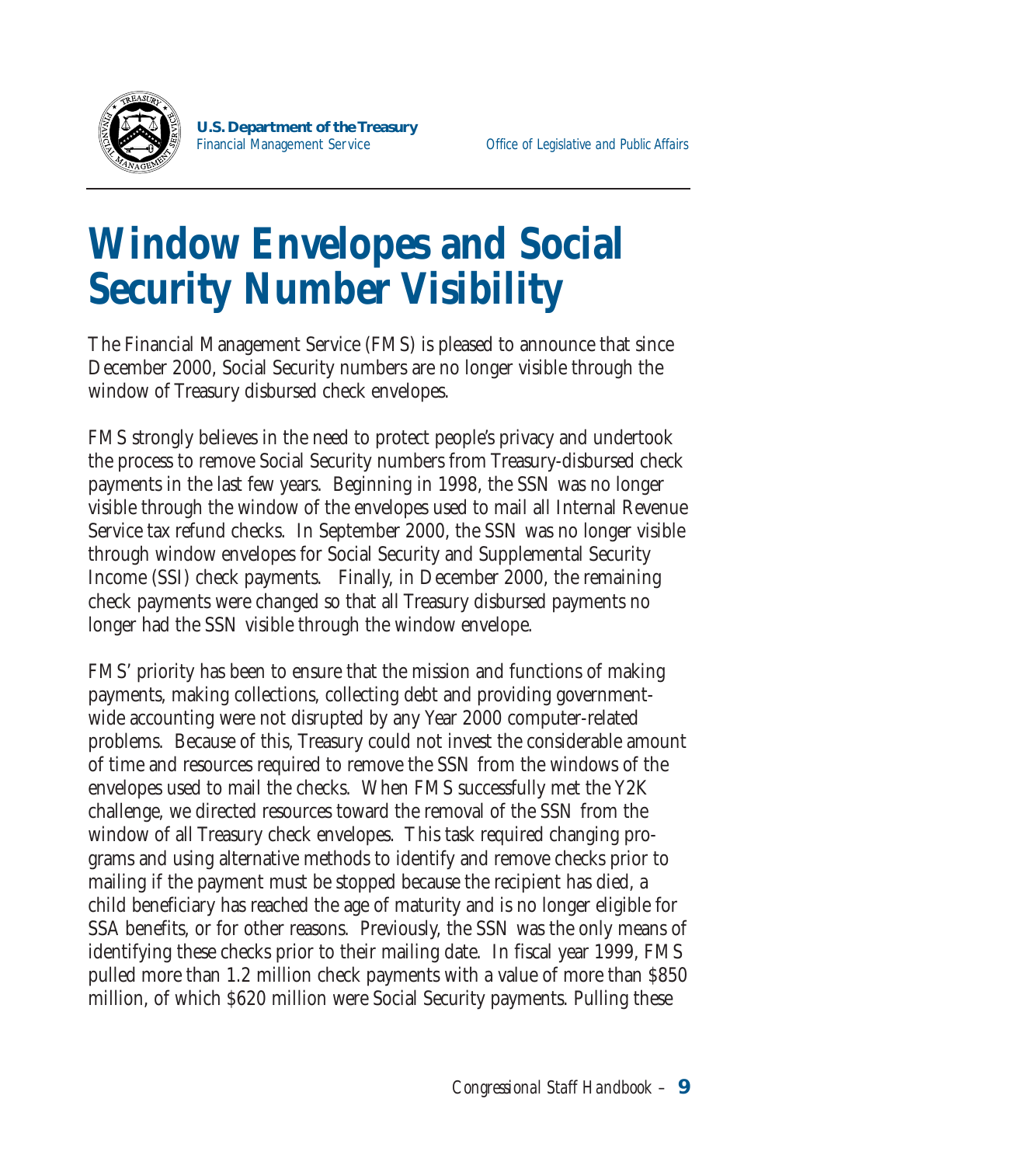

checks eliminated inconvenience and frustration for the recipient or family of the recipient, as well as avoided a very time-consuming, costly claims process for all involved -- recipients, banks and FMS.

Treasury emphasizes the positive attributes of direct deposit. Electronic Funds Transfer (EFT) is secure, reliable and convenient. EFT payments canno be lost, stolen or forged. Recipients who receive their federal payments via EFT do not have to visit their financial institution to cash or deposit their checks. Also, EFT will save the taxpayers more than \$100 million a year because the cost to issue an EFT payment versus paper check is so much less. Currently, Treasury offers direct deposit to individuals with an account at a financial institution and banks are now offering the low-cost, Treasurydesigned Electronic Transfer Account for individuals who receive federal wage, salary, retirement or benefit payments, but do not have a bank account.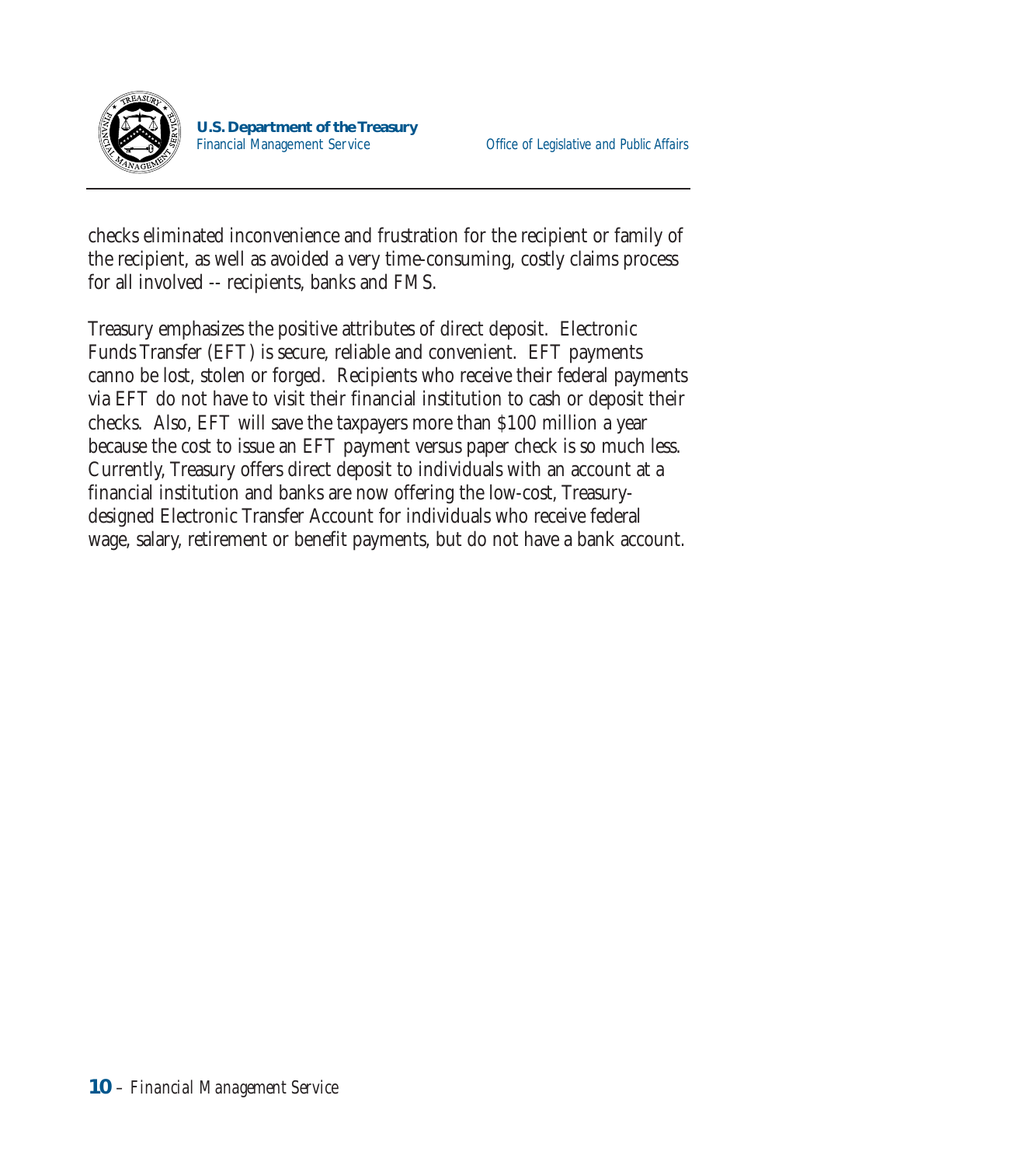

# **Debt Collection**

FMS serves as the government's central debt collection agency, managing the government's non-tax delinquent debt portfolio. One of the key tools used by FMS to collect delinquent debt is the Treasury Offset Program (TOP).

Under TOP, FMS matches a database of delinquent debtors against payments disbursed by Treasury. With a match, recipients of federal payments who also owe delinquent debts have their payment offset or withheld to satisfy the debt. FMS uses the TOP program to assist states in collecting past due child support obligations, and in January 2000, implemented a program to collect delinquent state income tax debt. Fifteen states are currently participating in the State Tax Debt Program: Maryland, Iowa, Illinois, New Jersey, Kentucky, Delaware, Missouri, Kansas, Maine, New York, Oklahoma, Rhode Island, Utah, Wisconsin, and Louisiana.

FMS currently offsets OPM retirement, federal income tax refunds, vendor payments and some federal salary payments, and is in the process of adding Social Security benefit payments and the remaining federal salary and non-Treasury disbursed payments to the TOP system. FMS is also in the process of implementing the Continuous Federal Tax Levy program authorized under the Taxpayer Relief Act of 1997. This program allows the IRS to assess a 15% levy on certain federal payments until the debt is satisfied.

Another major collection program used by FMS is cross-servicing. Federal agencies are required by law to refer debt that is delinquent more than 180 days to FMS for collection. The cross-servicing collection program includes the issuance of Treasury demand letters, telephone follow-up, referral of debts for administrative offset and referral of debts to private collection agencies. FMS is also working to implement administrative wage garnishment as another collection tool under cross-servicing.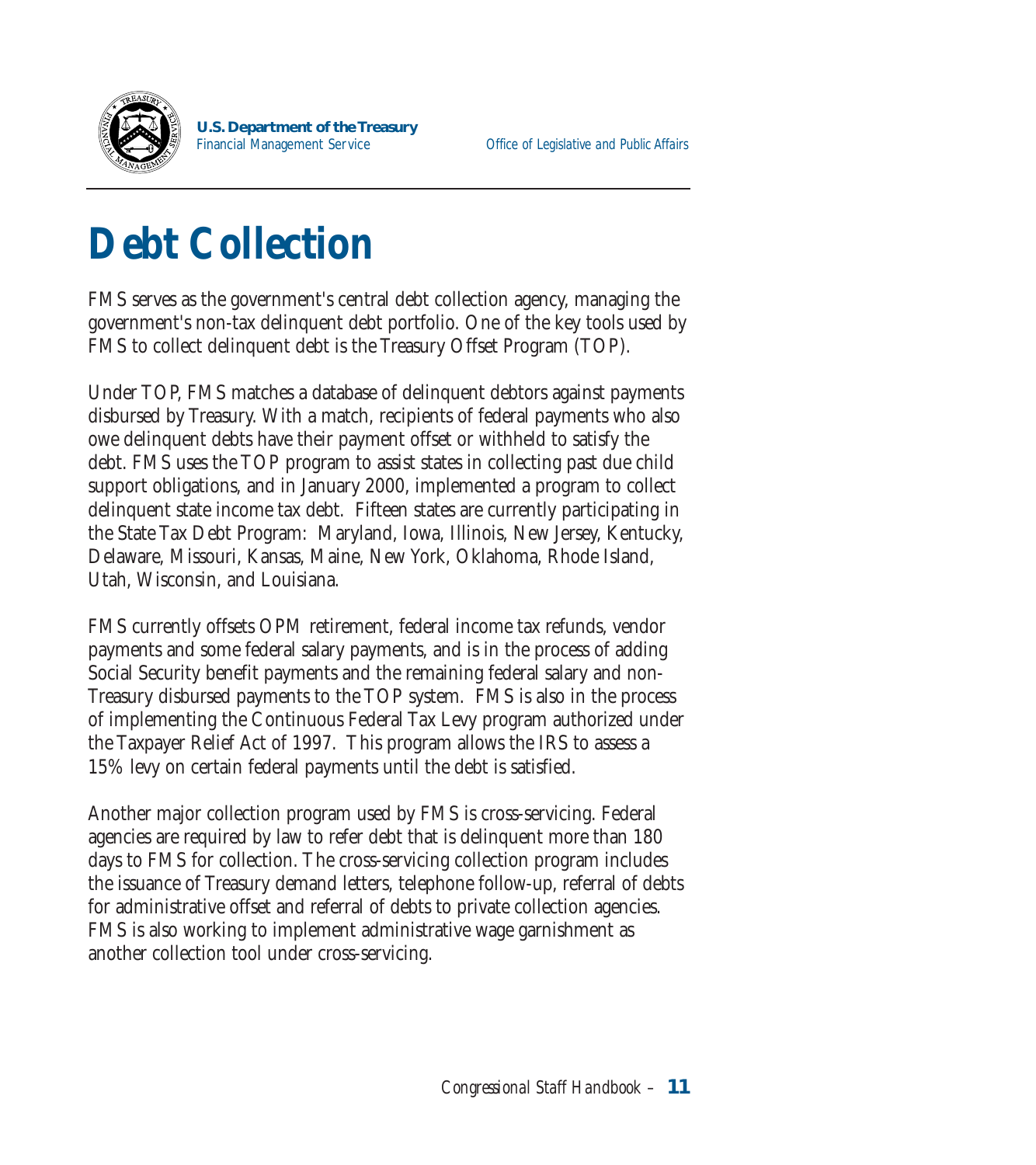

#### *Frequently Asked Questions*

#### **1. Why is Treasury contacting me about my debt owed to another federal agency?**

The Debt Collection Improvement Act of 1996 requires federal agencies to refer non-tax debts over 180 days delinquent to Treasury for collection. The federal agency referring the debt certifies to Treasury that a debt is delinquent, and that a warning notice and information on contesting the debt have been sent. In turn, Treasury contacts the debtor as part of its offset or cross-servicing activities.

#### **2. If I receive a letter from Treasury about the debt, whom should I contact about paying off my debt?**

The letter will indicate the creditor agency or agencies to which the debt is owed. That is the first place you should call. If you are uncertain whom you should contact, call the Treasury debt collection office toll-free at **1-888-826-3127** to find out whom to call to discuss repayment options or to make an inquiry.

#### **3. If Treasury notifies me that some of my federal payment has been or will be taken to repay a debt, whom can I contact to voluntarily repay my debt? Whom should I contact if I have a question or want to dispute a debt?**

If you receive a letter from Treasury informing you that part of your federal payment has been taken, or offset, to repay your federal debt, you should contact the creditor agency directly. The name and phone number of that agency are provided on the offset notice or warning letter sent to you by Treasury. The creditor agency will answer questions related to debts eligible for offset and will instruct Treasury to stop the offset process once the debt has been paid.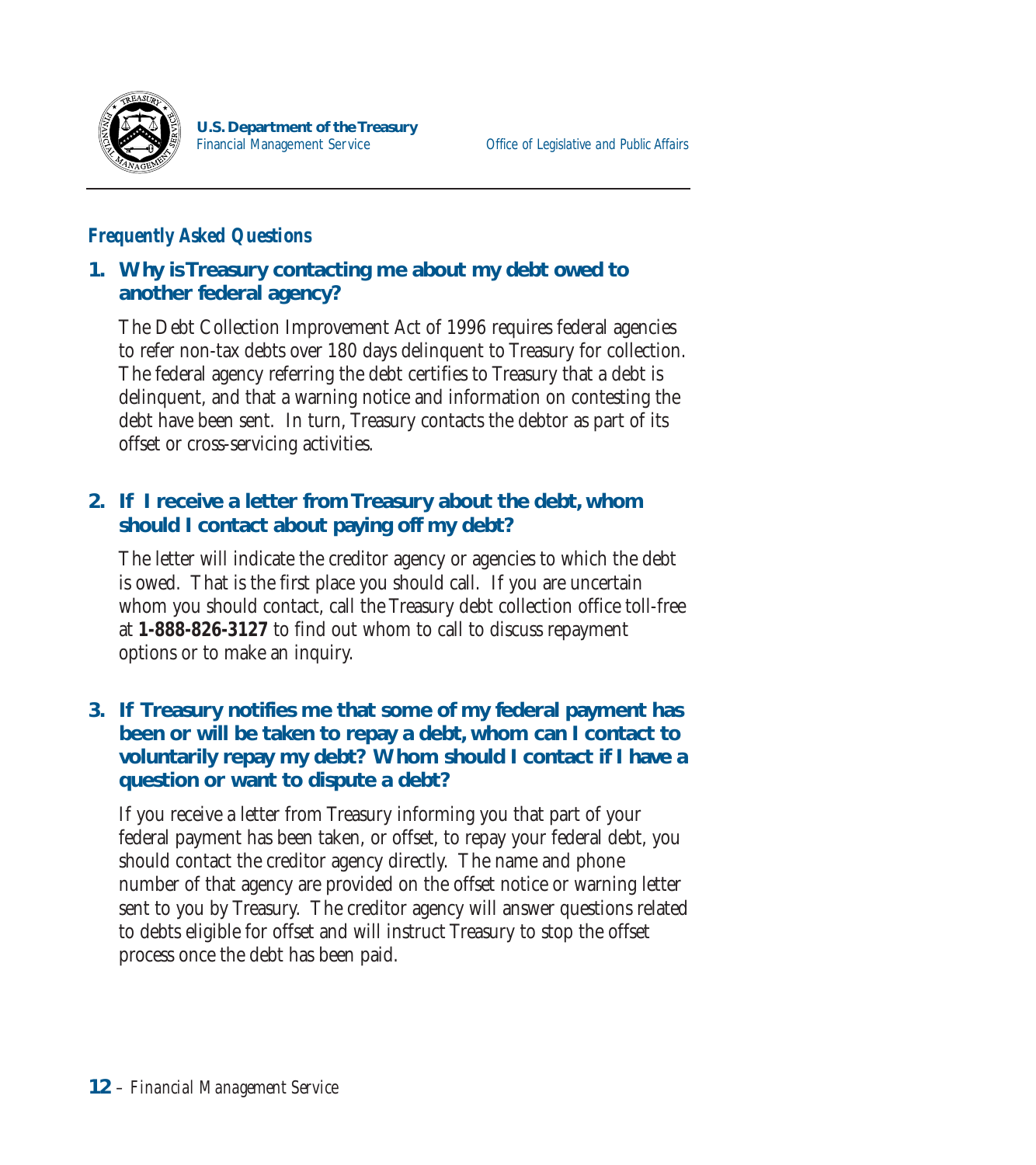

#### **4. What will Treasury do to collect my debt?**

If the debt has been referred for cross-servicing, Treasury will attempt to collect the debt through the use of demand letters, telephone calls, credit bureau reporting, private collection agencies, offset of federal payments, and administrative wage garnishment. In some cases, the debt will be referred to the U.S. Department of Justice for litigation.

#### **5. What is administrative wage garnishment?**

Administrative wage garnishment is a process by which federal agencies require a private sector employer to withhold up to 15% of an employee's disposable pay to satisfy a delinquent debt owed to the federal government. A court order is not required. Before garnishing an employee's wages, federal agencies are required to send the employee a warning notice and to give the employee an opportunity to contest the debt and/or garnishment. All potential garnishees who wish to contest the action have the right to inspect and copy debt records, to enter into a repayment agreement, and to have a hearing.

#### **6. How are the private collection agencies regulated?**

The collection efforts of private collection agencies are governed by various federal and state laws, including the Fair Debt Collection Practices Act. Under Treasury's contract with private collection agencies, there are numerous controls to ensure that debtors are treated fairly. FMS is responsible for the management of this collection contract. On a daily basis, FMS closely monitors the conduct and activities of the private collection agencies.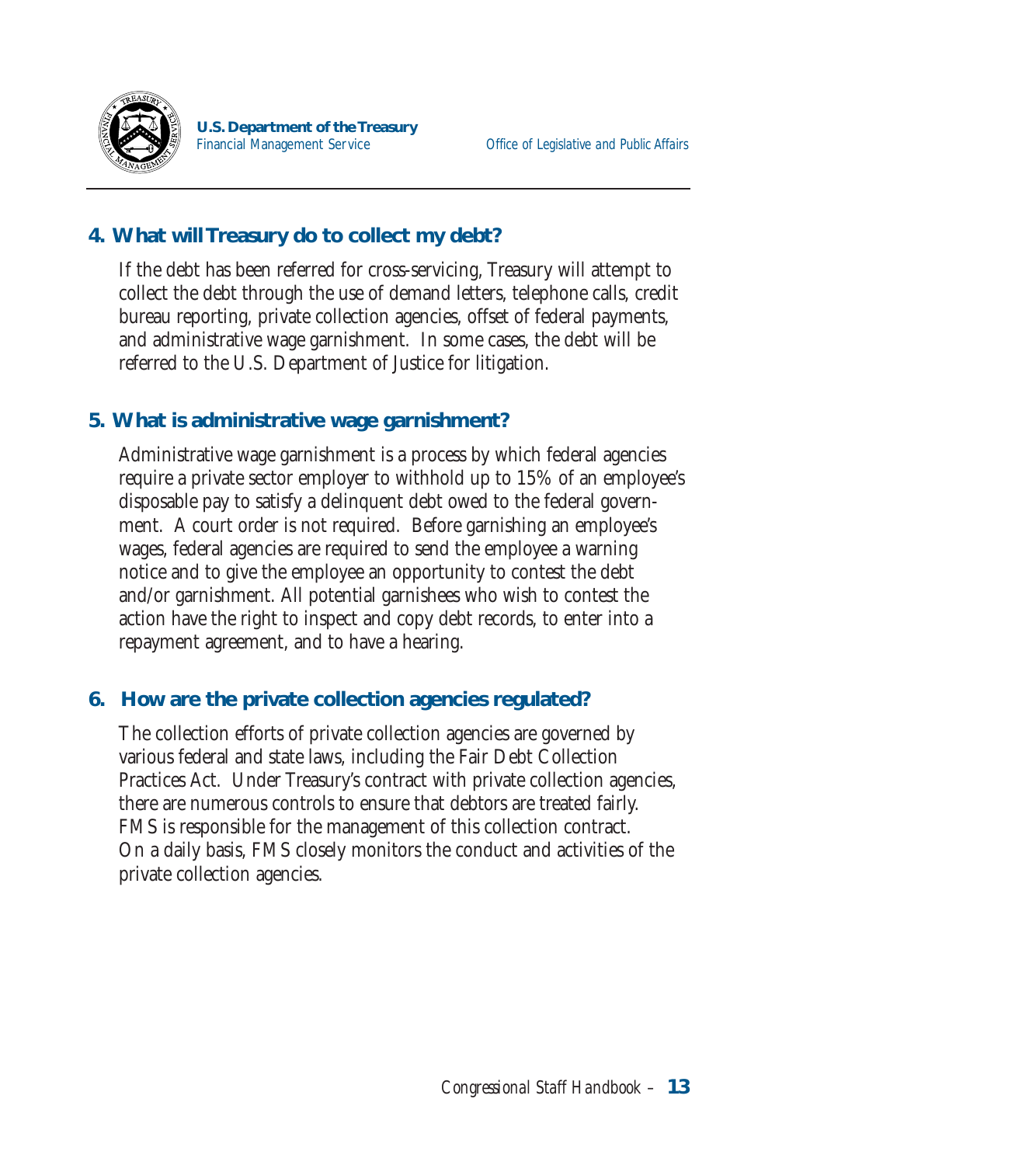

#### **7. My payment was reduced, but I do not owe any debt to the United States, and I do not owe any past-due child support. What should I do?**

Contact the federal or state agency collecting the debt which is listed in the notice you received. If you need information about whom to contact, call the Treasury Offset Program Help Desk toll-free at **1-800-304-3107**. If your debt has been paid in full, or if you do not owe the debt for other reasons, the agency collecting the debt is responsible for returning to you any part of your payment that should not have been reduced.

#### **8. My federal payment was reduced two months ago for delinquent child support. The state has not received the money. Where is it?**

Funds collected by the Treasury from your federal payment are sent to the Department of Health and Human Services (HHS), the federal liaison office with the states on child support enforcement. HHS disburses the funds to the states. To obtain information on the status of a support payment, you should request the state to contact HHS directly.

#### **9. My spouse and I filed a joint federal income tax return. Our tax refund payment was reduced for a debt owed by my spouse. How can I get my portion of the refund?**

Complete Internal Revenue Service (IRS) Form 8379 (Injured Spouse Claim and Allocation) to get your share of the refund. To obtain the form, call the IRS, toll-free, at **1-800-829-3676**, or you can download the form from the IRS web site at *http://www.irs.ustreas.gov/plain/forms pub/formpub.html.* If you have questions about the form or need help completing it, call your local IRS office or call, toll-free, **1-800-829-1040**. The completed Form 8379 should be mailed to the IRS center where you sent your original tax return. If you already filed Form 8379 with your tax return, please allow eight weeks from the date of your initial refund or offset notice for the IRS to process your claim. Only IRS can determine the amount of your share of the refund.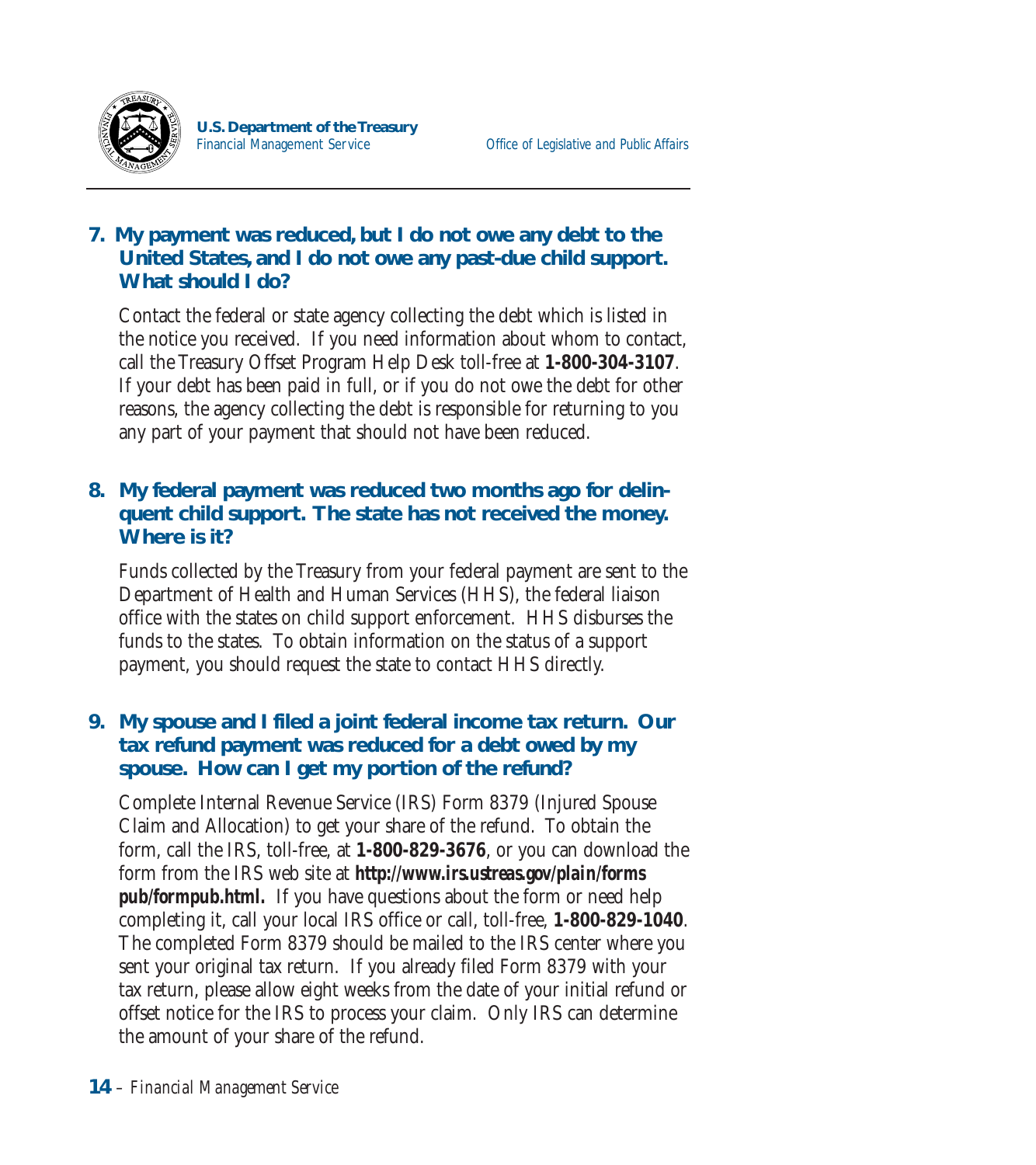

#### **10. I have not received the balance of my IRS tax refund which was due to me after payment of my debt. What should I do?**

Call your local IRS office, or their toll-free number at **1-800-829-1040**.

#### **11. My ex-spouse owes child support. What is the Treasury Offset Program (TOP) and how can it assist me with payment collection?**

If your ex-spouse is a federal payment recipient, the TOP allows the state to offset certain types of federal payments in order to collect the delinquent child support owed. Contact your state or local child support enforcement office to determine whether federal payments to your ex-spouse can be offset through TOP.

#### **12.What is an administrative offset fee? May Treasury collect the administrative offset fee directly from the debtor?**

An administrative offset fee is a processing fee to cover costs involved for FMS to collect the debt. Yes, under the administrative offset program, Treasury may collect this fee directly from the debtor.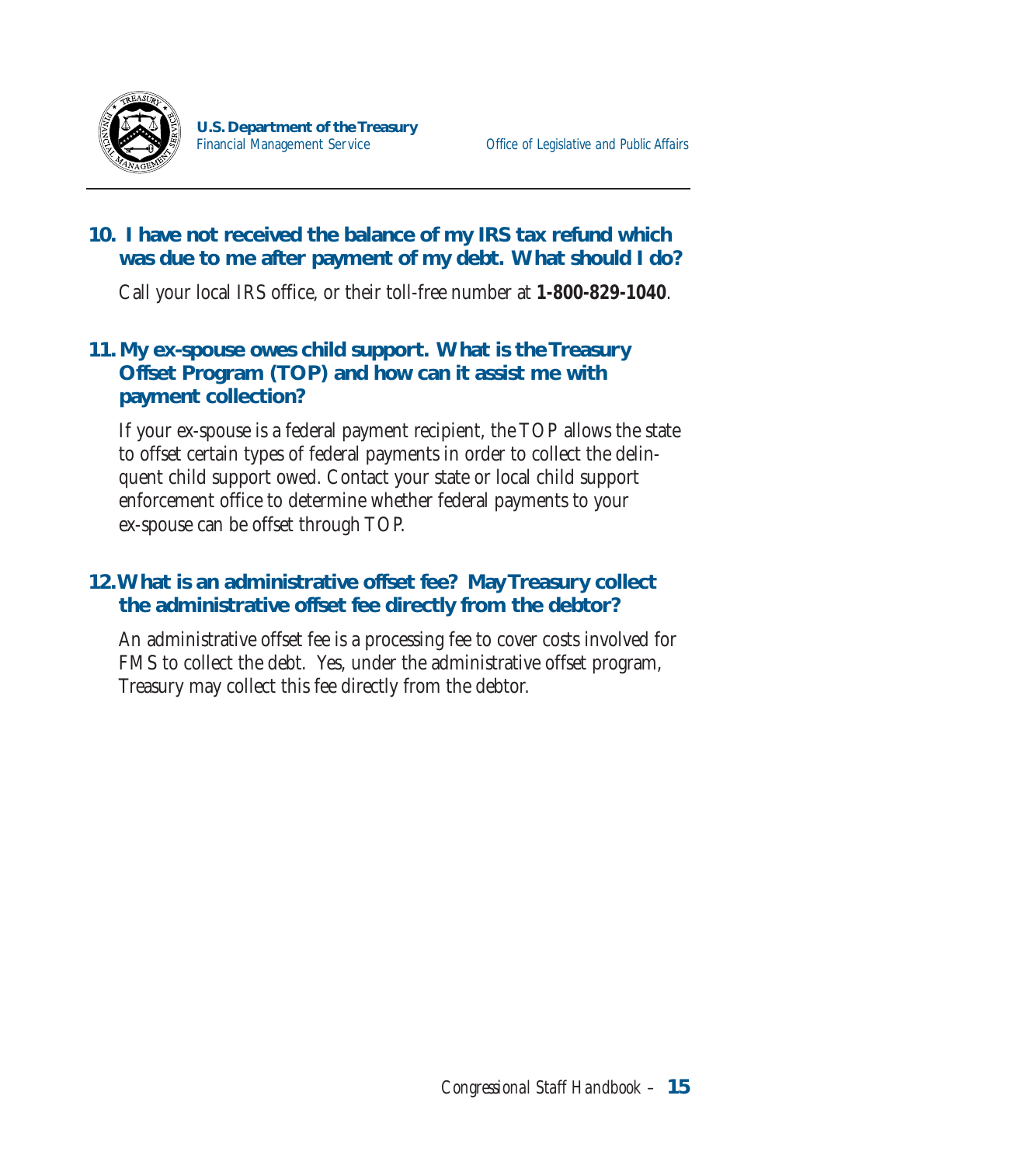

# **Unclaimed Assets**

FMS receives many requests from people inquiring about the possibility that the federal government is holding unclaimed government funds due to them. There is no government-wide, centralized information service or database on how unclaimed government assets may be obtained. Each individual federal agency maintains its own records and would need to research and release that data on a case-by-case basis.

#### *Frequently Asked Questions*

#### **1. What does FMS do with checks that are returned undeliverable or cannot be paid for one reason or another?**

FMS cannot issue payments on behalf of federal program agencies until official certification of those payments is received from the agencies. In those cases when undeliverable, unnegotiated and/or otherwise unpaid checks are returned to the Treasury disbursing centers, FMS merely cancels the checks and returns the respective funds to the agencies that originally certified the payments.

#### **2. How can I find out if the government has unclaimed money or property that may be mine?**

To determine whether any unclaimed funds are being held by the federal government, you must determine the type of benefit or payment that could be involved, the date on which the payment was expected, and how the payment should have been made. Given this information, the agency responsible for certifying any payment due should be able to assist you in determining the current status of any payment involved. The titles and addresses for all federal agencies are available in *The United States Government Manual* which is available in most public libraries. Most of the claims involve Federal Housing Administration mortgages which fall under the jurisdiction of the U.S. Department of Housing and Urban Development. If you are interested in tracing funds that may be due you, this may be a good place to start.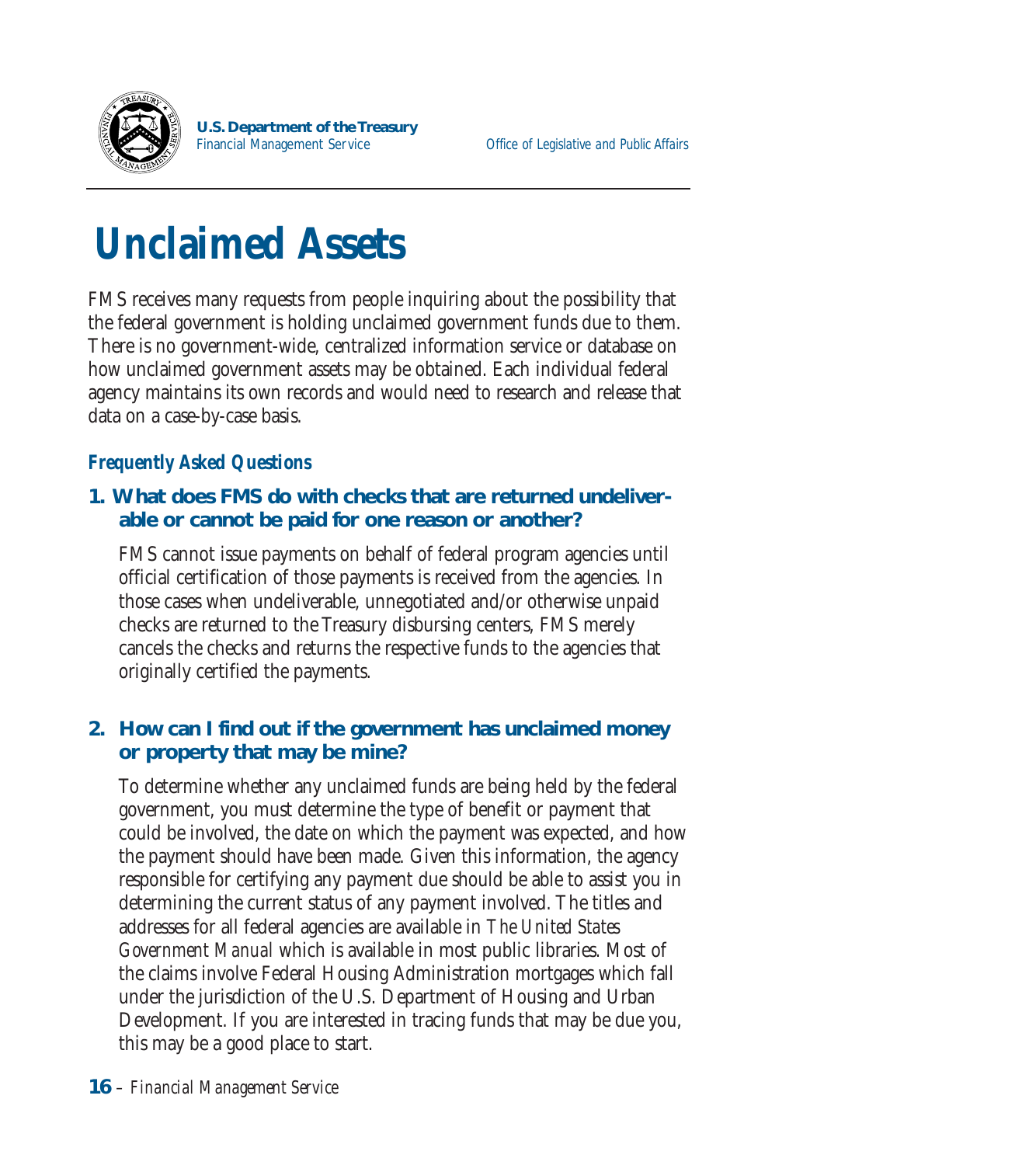

Another excellent resource is the web site for the National Association of Unclaimed Property Administrators, or *www.unclaimed.org*. This association consists of state officials charged with the responsibility of reuniting lost owners with their unclaimed property. This site was developed by state unclaimed property experts to assist the public, free of charge, in efforts to search for funds that may belong to you or your relatives.

#### **3. I received a letter stating that the Treasury Department may owe me money or may be holding funds (or property) in my name. The letter indicates that I can receive this unclaimed property if I pay a "finders" fee. Can these companies help me?**

Several companies, or locator services, engaged in the business of identifying and recovering unclaimed assets for profit, acquire federal check issuance data from FMS and various federal government agencies under the provisions of the Freedom of Information Act. The information requested by these companies pertains to specific check symbols, numbers and dollar amounts identified on Treasury check cancellation listings compiled by FMS. These listings are not searchable by personal identifiers, such as a person's name or social security number. Personal identifiers may, however, exist in federal agencies' check issuance or cancellation records. Using such personal identifiers, if available, these locator services attempt to locate the prospective beneficiaries, or "payees," for canceled/unpaid government checks and, on their behalf, attempt to collect the payment amounts from the federal agencies that originally certified the payments. It is important to note that these firms are also involved in recovering unclaimed property in the possession of state and local government entities.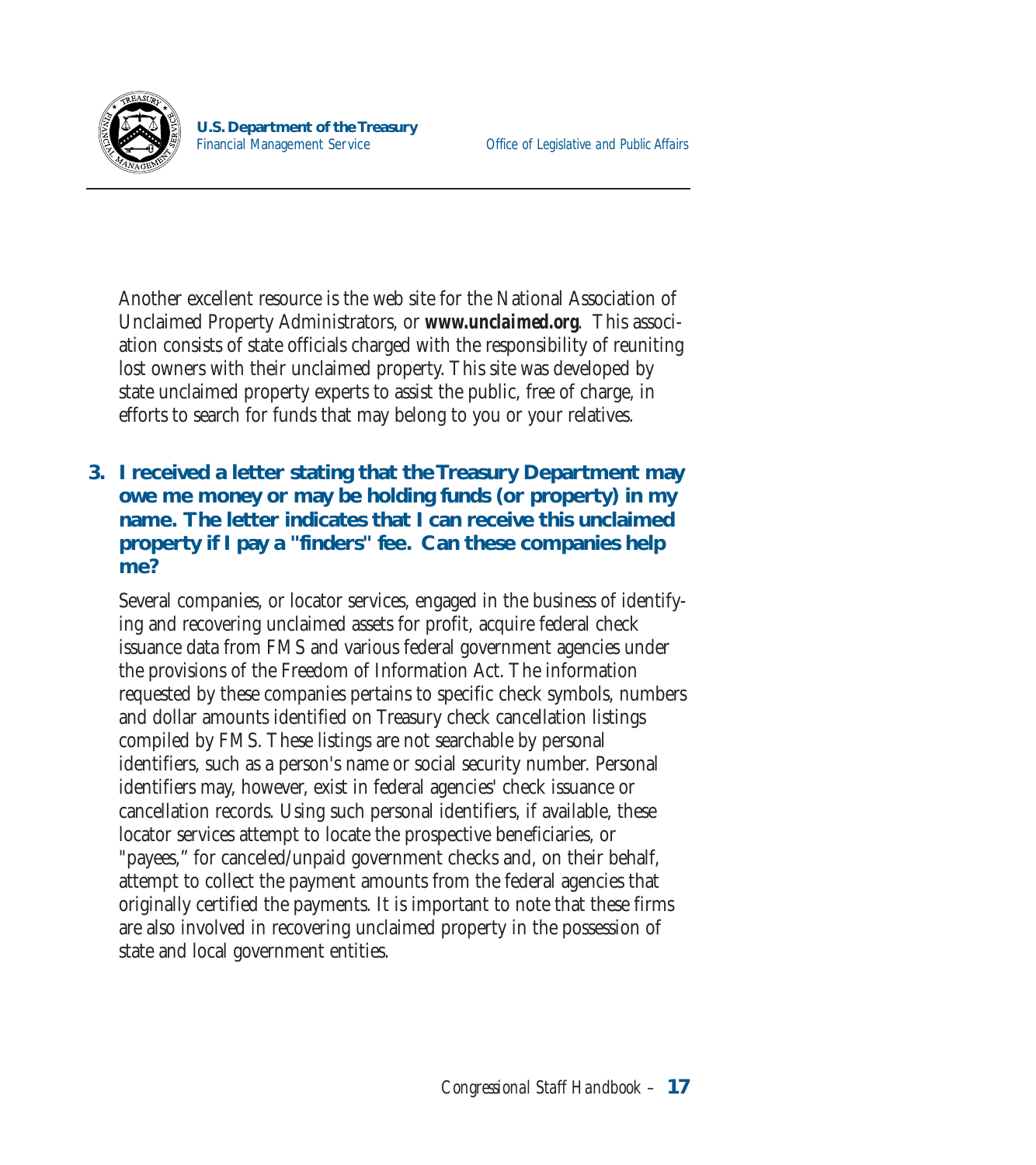

## **Judgment Fund**

Payments for most federal court judgments and Justice Department compromise settlements of actual or imminent lawsuits against the government are made from the Judgment Fund, and certification by FMS is required before a payment is made. Once this is done, FMS determines whether the judgment or award is final for payment purposes, calculates the amount of any interest which may be authorized by law, and initiates action to offset any known indebtedness to the United States by the judgment creditor.

For more specific information about the Judgment Fund, please visit our web site at: *http://www.fms.treas.gov/judgefund* 

#### *Frequently Asked Questions*

#### **1. How long will it take to process my claim and when can I expect to receive payment?**

In most cases, the certification and payment process takes approximately 4 to 6 weeks.

#### **2. How can I check the status of my claim?**

Contact the Judgment Fund Branch, by phone at (202)874-8740, or by mail at:

**Financial Management Service**  Judgment Fund Branch, Room 6F03 Prince George Metro Center II Building 3700 East West Highway Hyattsville, MD 20782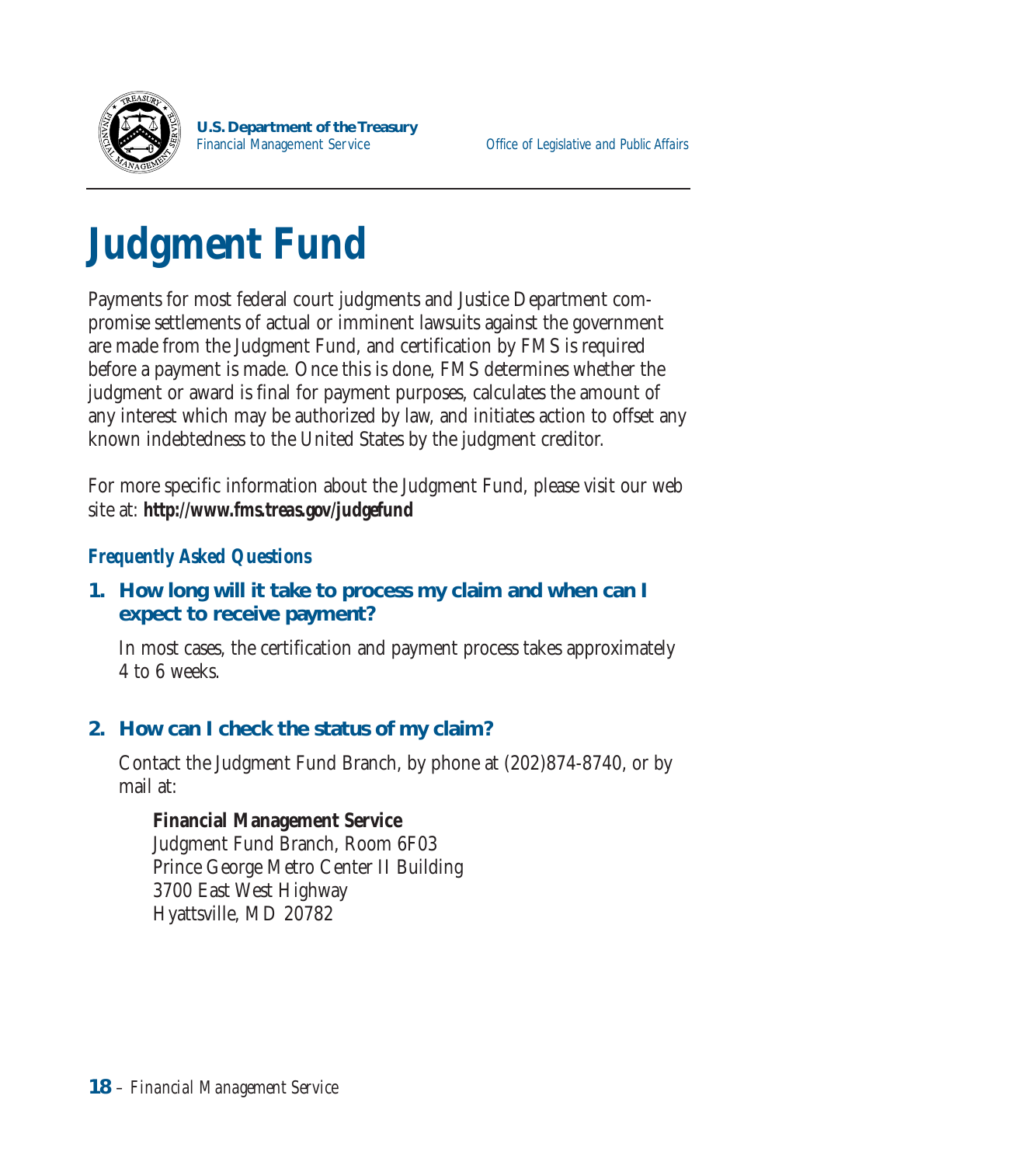

It is helpful to have specific information such as the accurate spelling of the case name, the date it was sent, and the amount of the award. If the claim is in our database, we will provide you with a "Z" number. Please retain this number, since it is FMS' way to identify the claim for future inquiries.

#### **3. How long should I wait to call to determine the status of my claim?**

Please wait two weeks, at minimum, before calling for the status. After two weeks, contact the Judgment Fund Branch at the phone number and address provided in question #2.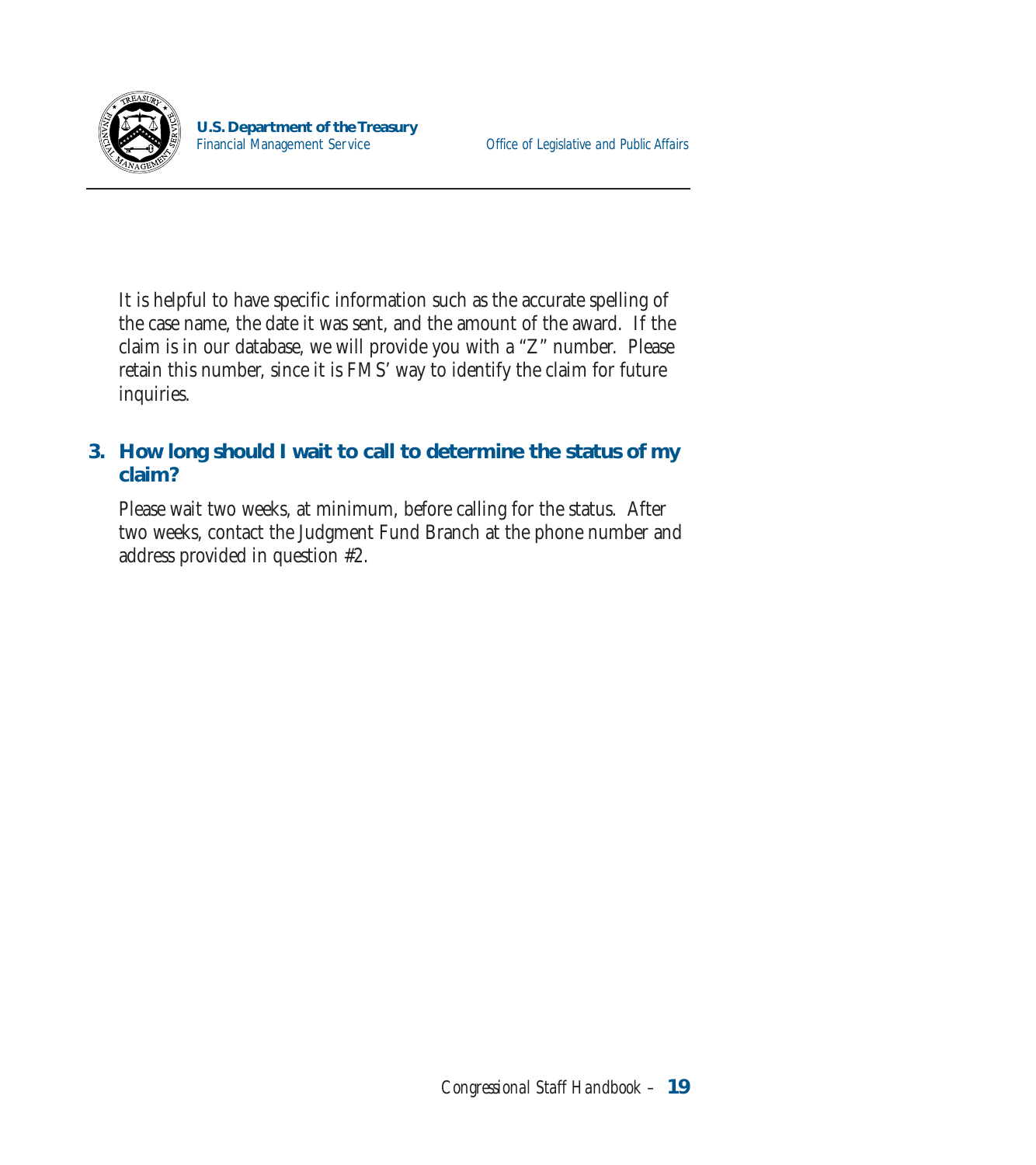

### *Financial Management Service*  **Important Phone Numbers**

**Legislative and Public Affairs** . . . . . . . . . . . . . . . . . . . . .(202) 874-6760

#### **Payment Questions**

#### **FMS Regional Financial Centers**

#### **Federal Agencies**

| Department of Veterans Affairs 1-800-827-1000                 |  |
|---------------------------------------------------------------|--|
| Office of Personnel Management 1-888-767-6738 or 202-606-0500 |  |
| Internal Revenue Service 1-800-829-1040                       |  |
| Railroad Retirement Board (Automated System) 1-800-808-0772   |  |

#### **Debt Questions**

#### **FMS**

| Treasury Debt Collection Office 1-888-826-3127 |
|------------------------------------------------|
|                                                |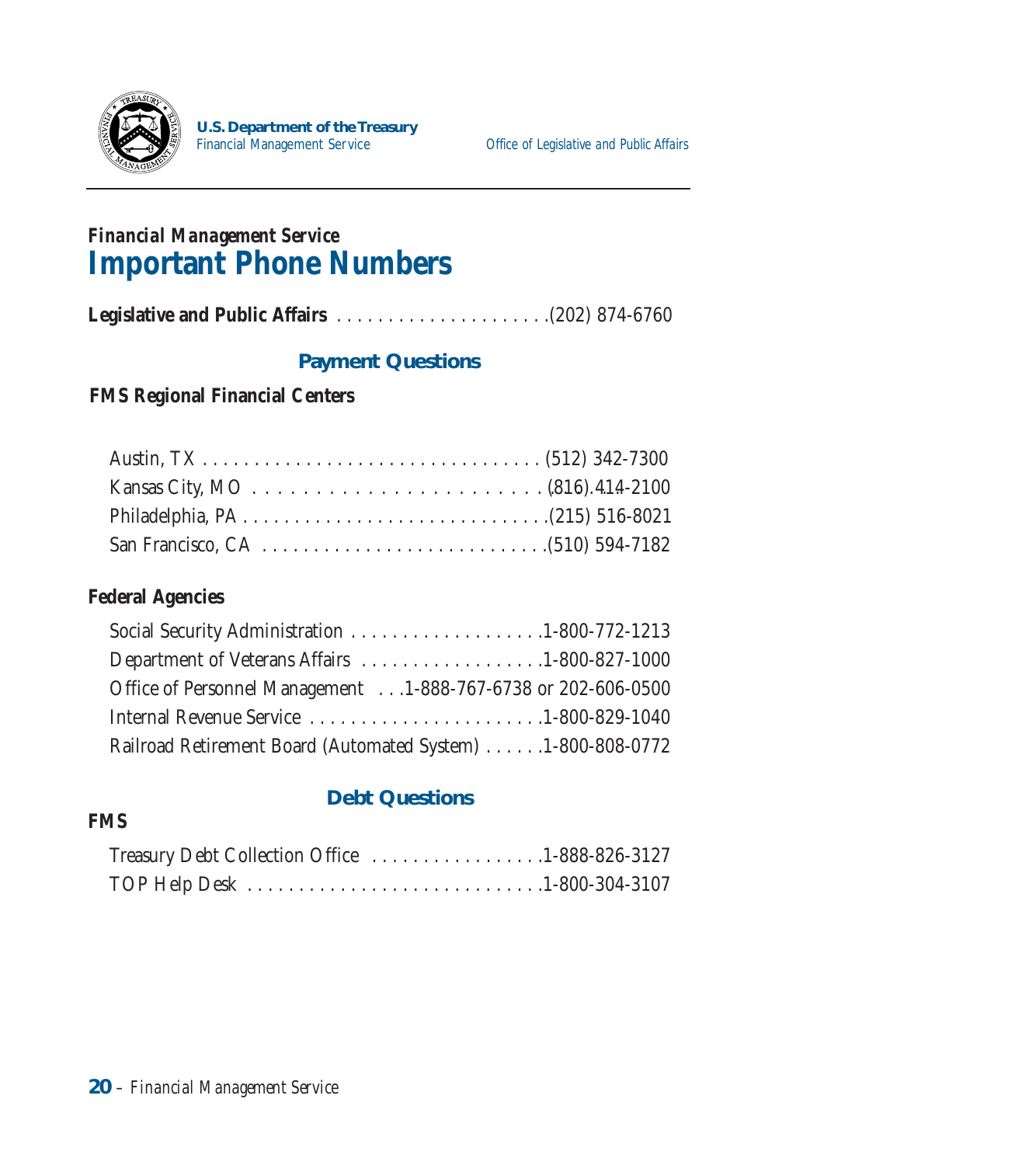

Office of Legislative and Public Affairs

### **Notes**

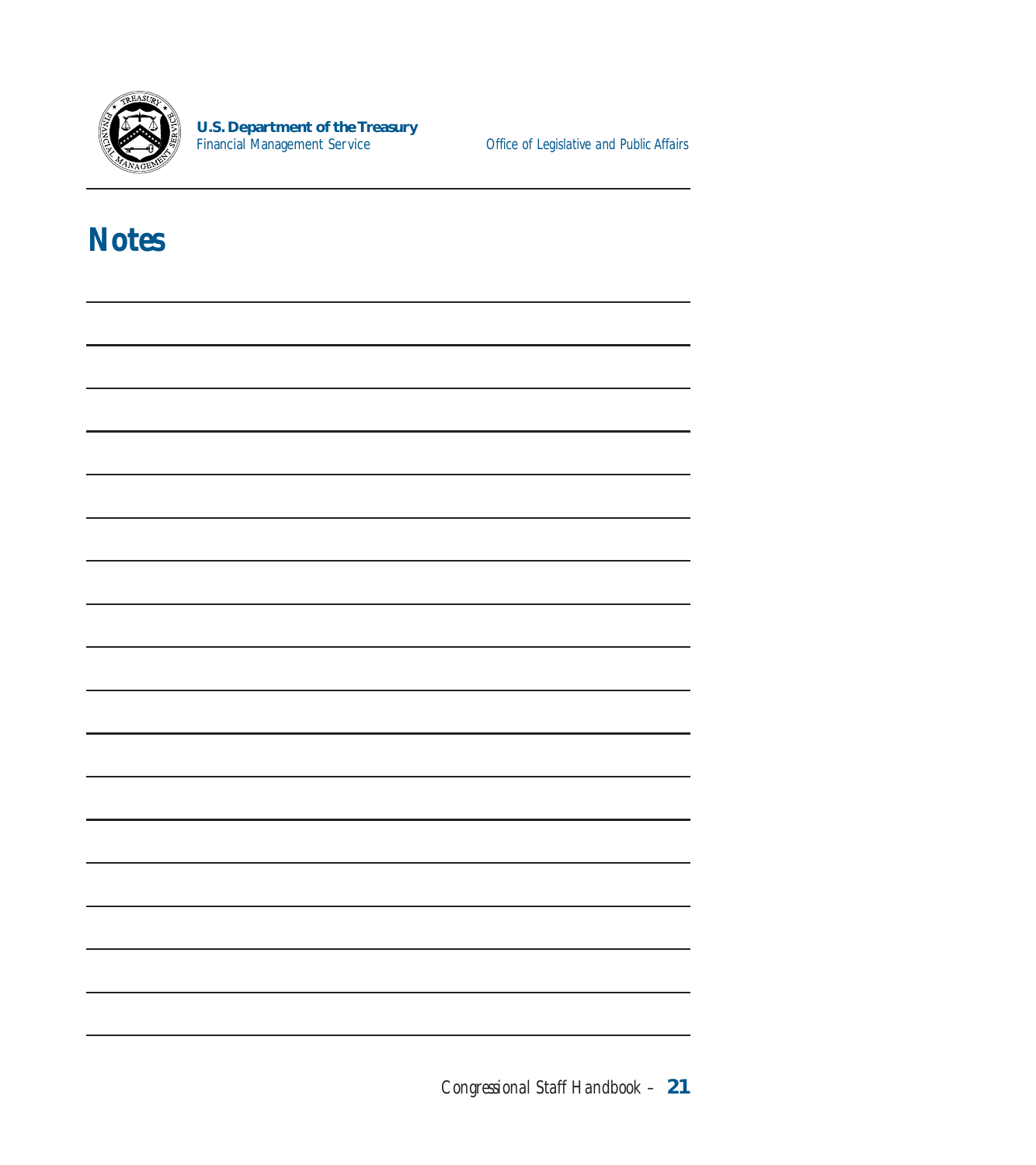

Office of Legislative and Public Affairs

### **Notes**